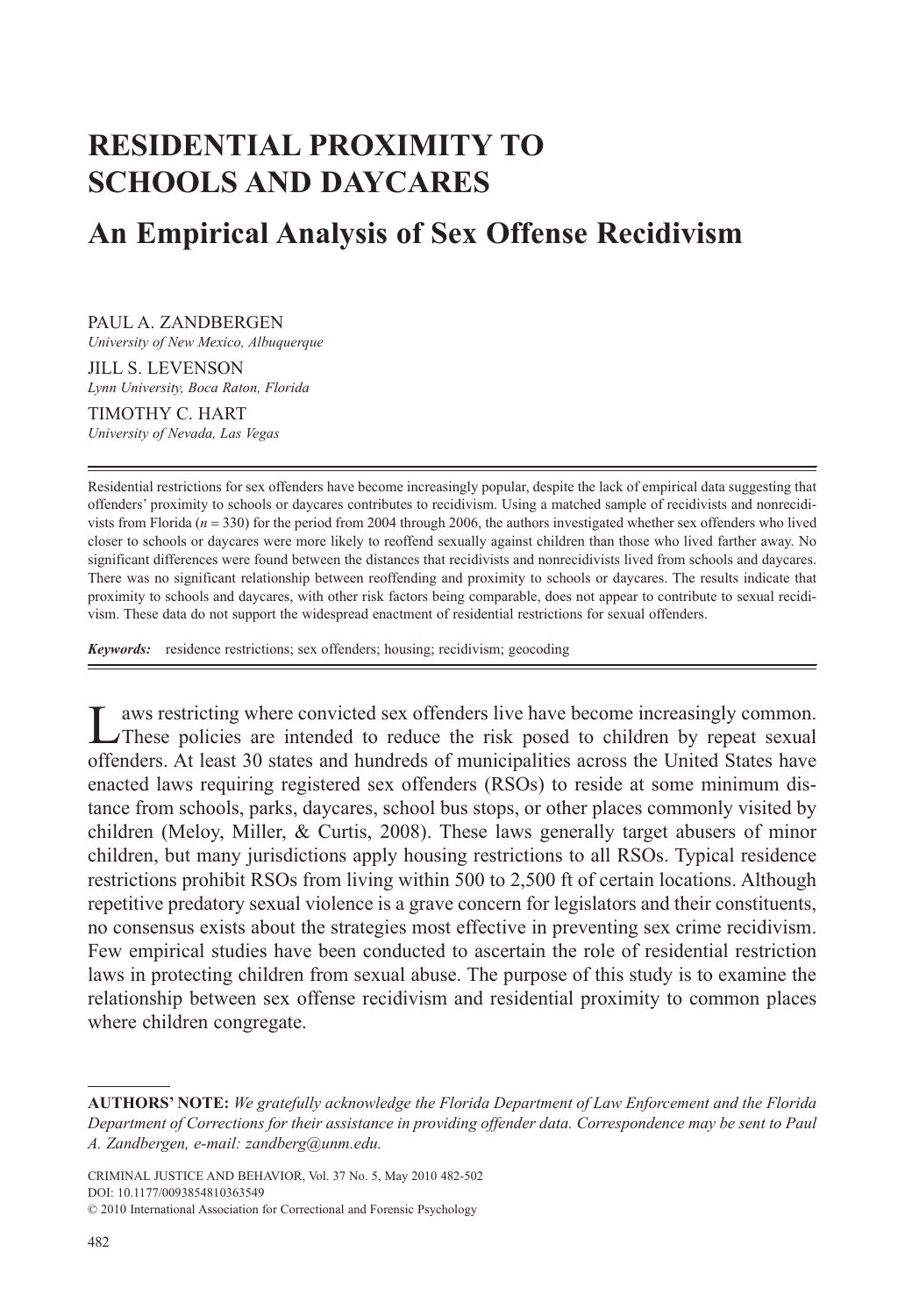Little is known about the ways in which the residential locations of sex offenders might influence sex offense recidivism. Routine activities theory (RAT) (Cohen & Felson, 1979) postulates that for crime to occur, three conditions must exist: the presence of a motivated offender, access to a potential victim, and the absence of capable guardians to prevent criminal activity. As applied to sex offender residence restrictions, RAT would suggest that predatory or pedophilic sex offenders are most likely to commit new assaults against children when they have unrestricted or unmonitored access to youngsters. Living in close proximity to a school or other place known to cater to children might, theoretically, increase opportunities for sex offenders to have contact with children or to view children playing, thereby reinforcing their sexually deviant preferences and facilitating child sexual abuse.

The impact of residence restrictions laws on recidivism remains largely unknown. The only known investigation to date was conducted by the Iowa Department of Criminal and Juvenile Justice Planning (Blood, Watson, & Stageberg, 2008). Iowa's statewide 2,000-ft residential restriction law went into effect in August 2005. Researchers compared the number of charges filed for sex offenses with minor victims in the 12 months prior to the enforcement of the law with the number of charges filed within 24 months after implementation. The number of charges steadily increased each year; there were 913 charges filed during the year prior to implementation, 928 filed the subsequent year, and 1,095 filed the following year. The authors concluded that Iowa's residence law "does not seem to have led to fewer charges or convictions, indicating that there probably have not been fewer child victims" (Blood et al., 2008, p. 10).

Mapping technologies provide other opportunities for researchers to study key questions related to proximity and recidivism. In keeping with RAT, one might surmise that pedophiles choose to live within easy access to children and that those living in closer proximity to schools, parks, or bus stops would have higher recidivism rates than offenders living farther away. The empirical data surrounding these assumptions are extremely limited and decidedly mixed.

An analysis of the addresses of RSOs in Pulaski County, Arkansas, found that child abusers were more likely than other sex offenders to live near schools, daycares, and parks (Walker, Golden, & VanHouten, 2001). In Newark, New Jersey, however, those who abused children lived significantly farther from schools than did those who offended against adults (Chajewski & Mercado, 2008). However, the Newark sex offenders lived significantly closer (on average 1,094 ft closer) to schools than did other community members (Chajewski  $\&$ Mercado, 2008); in Camden County, New Jersey, 88% of sex offenders lived within 2,500 ft of schools, parks, daycares, or churches, compared to 80% of households in general (Zgoba, Levenson, & McKee, 2009).

RAT might suggest that sex offenders intentionally place themselves in close proximity to potential victims, but an alternative explanation is that economic considerations are the primary factors influencing residential choices (Red Bird, 2009; Tewksbury & Mustaine, 2006; Tewksbury & Mustaine, in press-a). Underemployment is not unusual for those with a felony conviction, and as a result, sex offenders often reside in less affluent communities (Tewksbury & Mustaine, 2006). RSOs are likely to be found in disadvantaged neighborhoods with higher levels of social disorganization (Red Bird, 2009; Tewksbury & Mustaine, 2008). Lower income neighborhoods tend to exist in densely populated urban areas where, consequently, residential dwellings are in closer proximity to schools and other child-oriented sites. Such neighborhoods might be more affordable for criminal offenders, but they are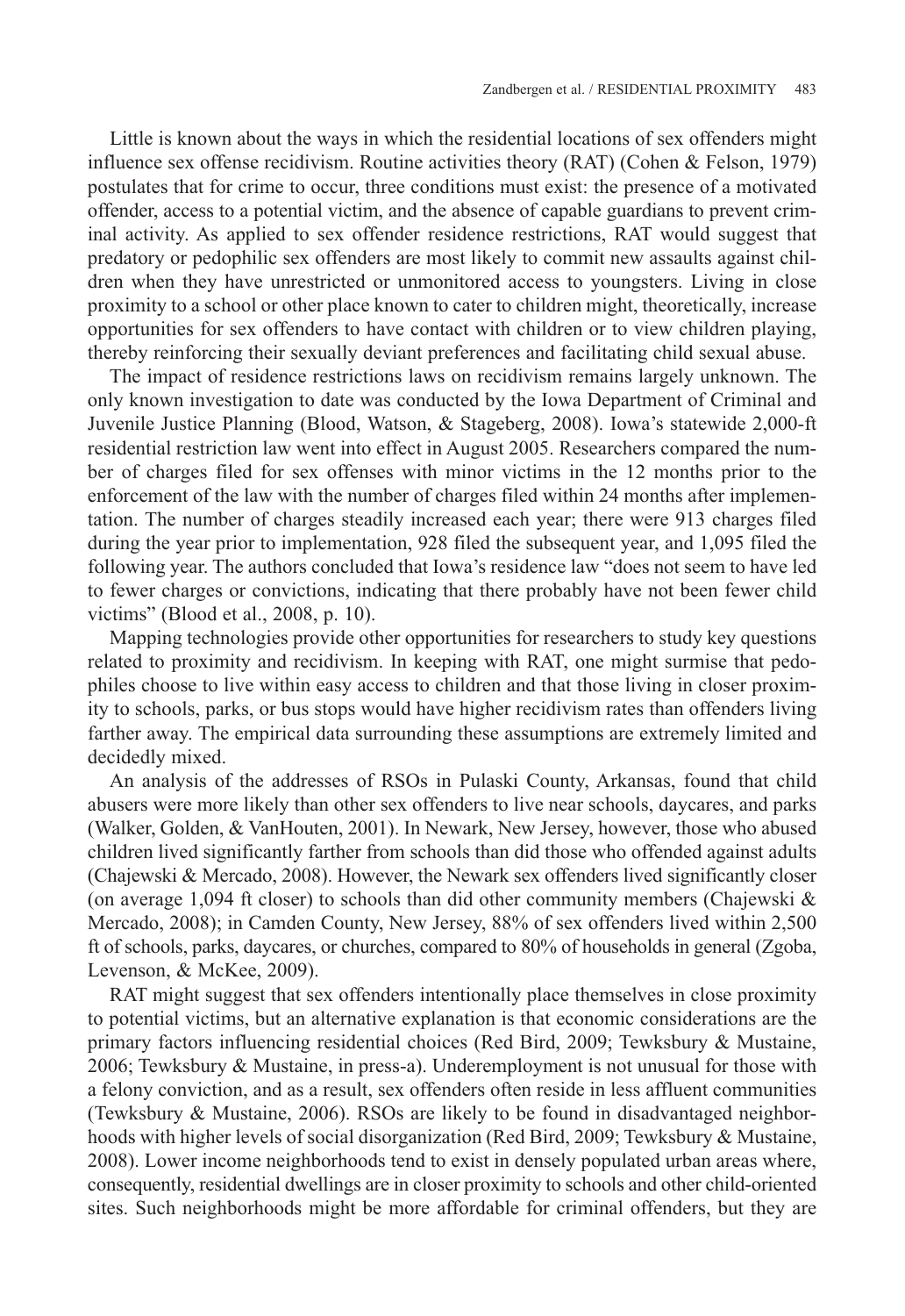also characterized by community neglect and a paucity of resources that make their residents more vulnerable to crime. It is interesting to note that although sex offenses occur more frequently in census tracts with larger proportions of young children, the number of schools is not associated with a greater frequency of sex offenses (Tewksbury, Mustaine, & Stengel, 2008). Moreover, Tewksbury et al. (2008) found that a higher concentration of RSOs in a neighborhood was not significantly correlated with the incidence of sex offenses.

Thus far, proximity to schools has not been studied in such a way that can explicitly determine its empirical relationship to sex offense recidivism. In Colorado, sex offenders' residential proximity to schools and daycares was not specifically analyzed, but mapping allowed the authors to infer that sex offense recidivists resided randomly throughout the geographical area and did not appear to live closer to schools and daycares than nonrecidivists (Colorado Department of Public Safety, 2004). A qualitative analysis of 13 recidivistic sex offenses in Minnesota revealed that only 2 reoffenses took place in parks and none occurred near schools. In both cases, the perpetrators did not live in close proximity to the crime scene and in fact drove a vehicle to commit the offense (Minnesota Department of Corrections, 2003). More recently, researchers in Minnesota analyzed 224 recidivistic sex offenses and concluded that none would have been prevented by a residence restriction law (Duwe, Donnay, & Tewksbury, 2008). The authors did not measure where the offenders lived in relation to places where children congregate, but by using police reports and case files, they were able to determine whether an offender first established contact with a minor victim in or near a location typically restricted by housing laws. Using Google Earth, they calculated the straight-line distance between the offender's home and the locations of the offense and first victim contact. Most offenders first made contact with victims more than 1 mile from their homes. Predatory assaults that occurred within a mile of the offenders' residences were most likely to be perpetrated against adult victims; of those involving minor victims, most contact was cultivated within 2,500 ft of the offenders' homes, but none was facilitated by close proximity to a school, daycare, or park. The sex offenses against children were most likely to be perpetrated by offenders who were well acquainted with their victims, such as parents, caretakers, paramours of the mothers, babysitters, or friends of the family. Only in 3.6% of the cases was the sex offender a neighbor of the victim. The authors concluded that in child sexual abuse cases, social or relationship proximity to victims is a more important factor than residential proximity (Duwe et al., 2008).

Although the empirical link between residential proximity and sexual recidivism has yet to be established, emerging evidence indicates that housing availability is greatly diminished by residence restriction policies. In Orange County, Florida, the locations of more than 137,000 residential parcels were analyzed, and 95% were found to be located within 1,000 ft of schools, parks, daycares, or school bus stops (Zandbergen & Hart, 2006). A buffer zone of 2,500 ft resulted in excluding more than 99% of all residential parcels and eliminated all but 37 properties in the entire county (Zandbergen & Hart, 2006). Similarly, in New Jersey, 93% of Newark's residential territory is located within 2,500 ft of schools, and therefore few addresses would be compliant with a housing restriction of that distance (Chajewski & Mercado, 2008). In four major metropolitan centers in South Carolina, only 9% of the 540,613 properties zoned for residential use were unoccupied or available for rent, and of those, 45% would not be compliant with a 1,000-ft zone around schools or daycares (Barnes, Dukes, Tewksbury, & DeTroye, 2009). Researchers in Colorado concluded that in urban areas, the large number of schools and childcare centers located within residential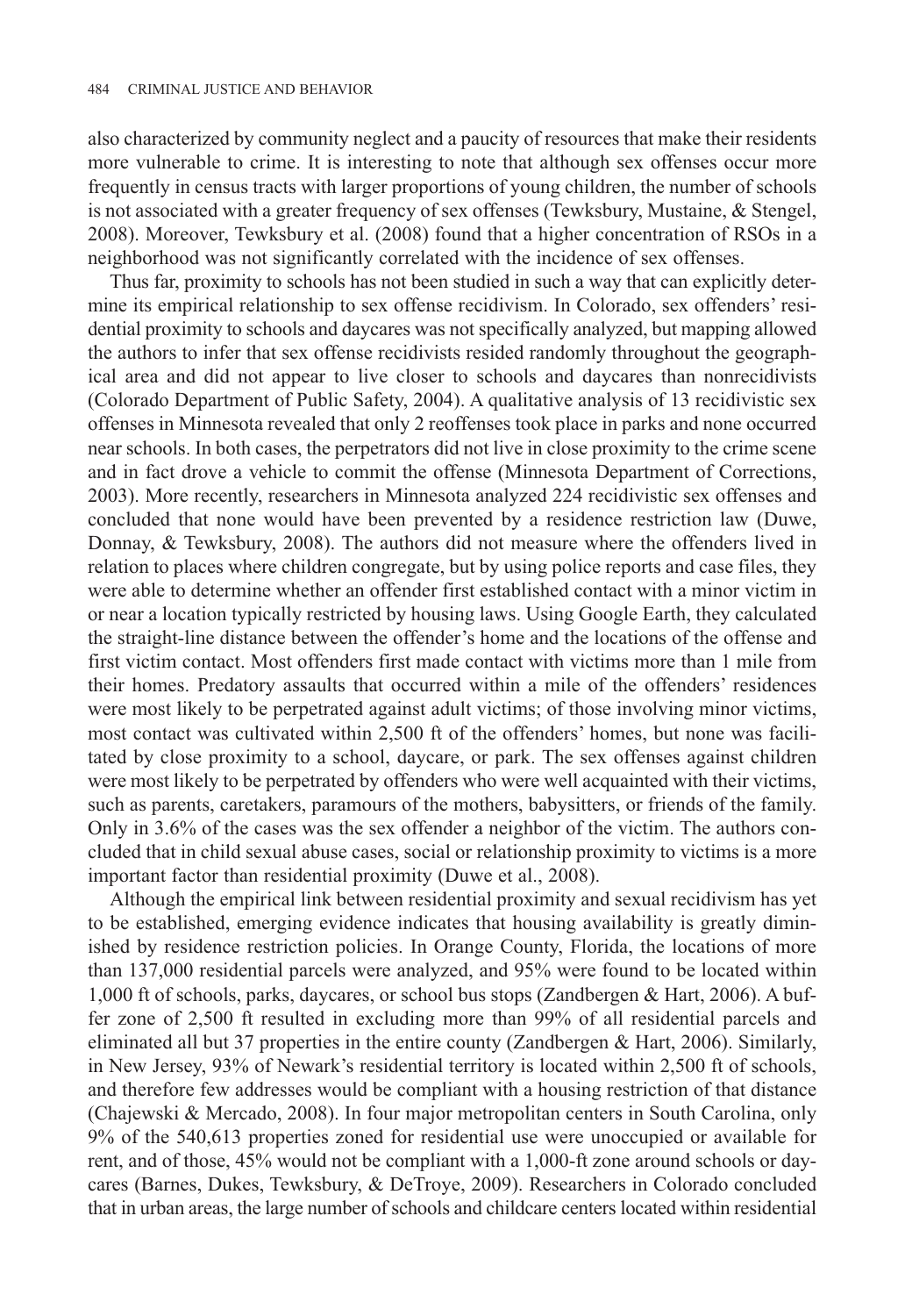neighborhoods severely limited the areas in which sex offenders could reside if housing restrictions were implemented (Colorado Department of Public Safety, 2004).

Residential restrictions can also create obstacles to offender reintegration. Several studies indicate that homelessness and transience have become more problematic for RSOs. In a survey of RSOs in Oklahoma and Kansas, 54% reported that a housing restriction law forced them to relocate (Tewksbury & Mustaine, in press-b). In Indiana, 26% of sex offenders surveyed said that they were unable to return to their homes after incarceration, 37% were not allowed to live with family members, and nearly a third experienced a landlord's refusal to rent to them or to renew a lease (Levenson  $\&$  Hern, 2007). Many sex offenders in Florida and Indiana reported that affordable housing is less available due to limits on where they can live and that they are made to live farther away from employment, public transportation, social services, and mental health clinics (Levenson, 2008; Levenson & Cotter, 2005; Levenson & Hern, 2007). Similarly, New Jersey sex offenders indicated that residential restrictions have led to financial hardship and pushed them farther away from employment, treatment, and family support (Mercado, Alvarez, & Levenson, 2008). Escalating problems of homelessness and transience were noted in Broward County, Florida, where 39% of the participants reported spending at least 2 days homeless or living with someone else and 22% said that they were forced to relocate more than twice (Levenson, 2008). Larger buffer zones were correlated with increased transience and homelessness and reduced employment opportunities (Levenson, 2008). Young adults seemed to be especially affected by these laws; age was significantly inversely associated with being unable to live with family and having difficulties securing affordable housing (Levenson, 2008; Levenson & Hern, 2007).

Ironically, housing instability is consistently and strongly correlated with increased criminal recidivism and absconding. In a sample of more than 6,000 criminal offenders in Georgia, each time a parolee relocated, the risk of being rearrested increased by 25%, doubling the odds of recidivism by moving three times while on parole (Meredith, Speir, & Johnson, 2007). Residential instability was determined to be the most robust predictor of absconding in a study of more than 4,000 parolees in California (Williams, McShane, & Dolny, 2000), and in a national sample of probationers  $(N = 2,030)$ , those who moved multiple times during their period of supervision were almost twice as likely as stable probationers to have a disciplinary hearing (Schulenberg, 2007). In a New Zealand study of sex offenders, poor housing accommodation was the aspect of reintegration most strongly linked with sexual recidivism (Willis & Grace, 2008). A subsequent validation study confirmed that poor reintegration planning characterized by unstable housing, unemployment, and a lack of social support predicted recidivism in a sample of 141 sex offenders from New Zealand (Willis & Grace, 2009).

Currently, there are more questions than answers regarding the efficacy of residential restriction laws in deterring repetitive sexual predation. Although these policies are assumed to be a commonsense approach to reducing sex offenders' access to children, their underlying assumption—that keeping sex offenders far from schools and other child-friendly locations will protect children from sexual abuse—has yet to be empirically confirmed. There is no doubt that children deserve to be safeguarded from sexual predators. Clarifying the relationship between recidivism and proximity to venues such as schools will assist lawmakers in their quest to ascertain which strategies are best able to achieve that goal.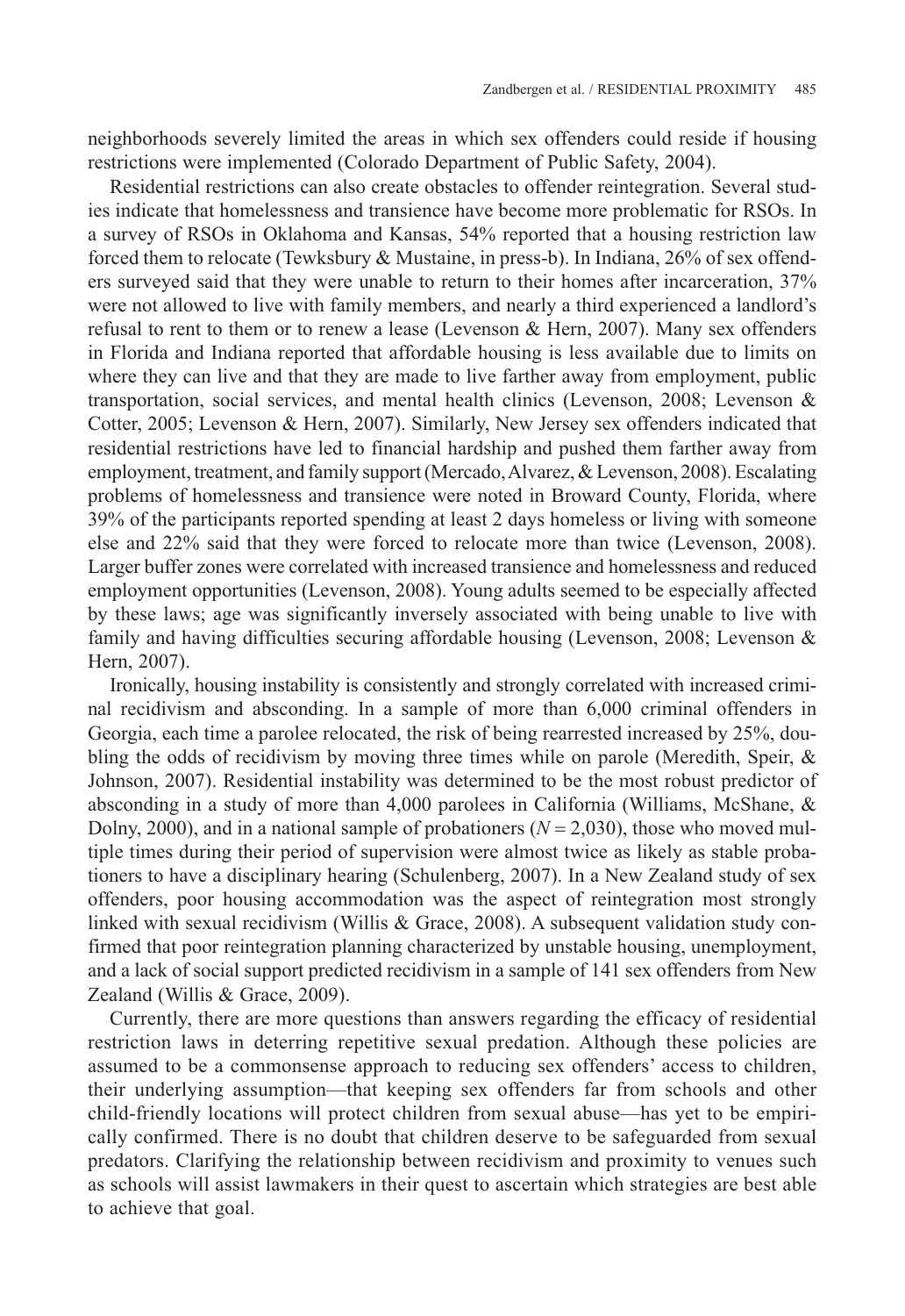## **PURPOSE OF THE STUDY**

The purpose of this study is to investigate the relationship between sex offense recidivism and residential proximity to places where children commonly congregate. Specifically, we sought to determine whether sex offenders who lived closer to schools or daycares were more likely to reoffend sexually than those who lived farther away. The null hypothesis proposes that there will be no significant differences between recidivists and nonrecidivists in their proximity to schools or daycares. In addition, the null hypothesis assumes no statistically significant correlation between proximity and recidivism. This research is important for identifying the role that residential distance from child-oriented venues might play in inhibiting sexual recidivism. Policies informed by scientific data are more likely to successfully accomplish their goals of community protection.

#### **METHOD**

Florida was considered to be an informative state in which to conduct this research. Florida was the first state to enact a residence restriction for RSOs (Meloy et al., 2008). As of 1995, sex offenders on probation in Florida have been prohibited from living within 1,000 ft of schools, parks, playgrounds, daycares, or other places where children congregate (Special Conditions of Sex Offender Probation, 1997). In 2005, school bus stops were added for offenders leaving prison under conditional release programs. In 2005, the nation's first municipal ordinance was passed in Miami Beach, restricting RSOs with minor victims from residing within 2,500 ft of schools, daycares, parks, and bus stops. Currently, according to the state's Department of Corrections, Florida has more than 150 local ordinances (typically 2,500-ft zones passed by county and city commissioners) in addition to a statewide 1,000-ft law that now applies to all RSOs.

The general approach used in this study to examine the effect of residential proximity on recidivism consisted of (a) determining the recidivist population for the period from 2004 to 2006, (b) selecting a comparable set of nonrecidivists, (c) geocoding the residential addresses of the two groups as well as all the schools and licensed daycares, (d) calculating proximity metrics for both populations, and (e) analyzing any differences in the distributions of proximity metrics between the two groups. These steps will be described in more detail in the sections below.

#### **OFFENDER POPULATION**

Data files on RSOs were obtained from the Florida Department of Law Enforcement (FDLE). The data included demographic information about each offender, a history of offenses, and a history of registered addresses. The database was obtained in 2007 and was considered up to date until December 2006. The publicly available registry of sex offenders for December 2006 was also obtained and matched to the FDLE records to obtain additional information not available in the original FDLE files. The original FDLE files contained information about 17,678 offenders, whereas the registry contained information about 38,084 offenders. This large discrepancy results from the fact that the registry is a cumulative record of all historical entries and contains numerous offenders who are deceased, have been deported, are under INS custody, or have established residency outside of Florida.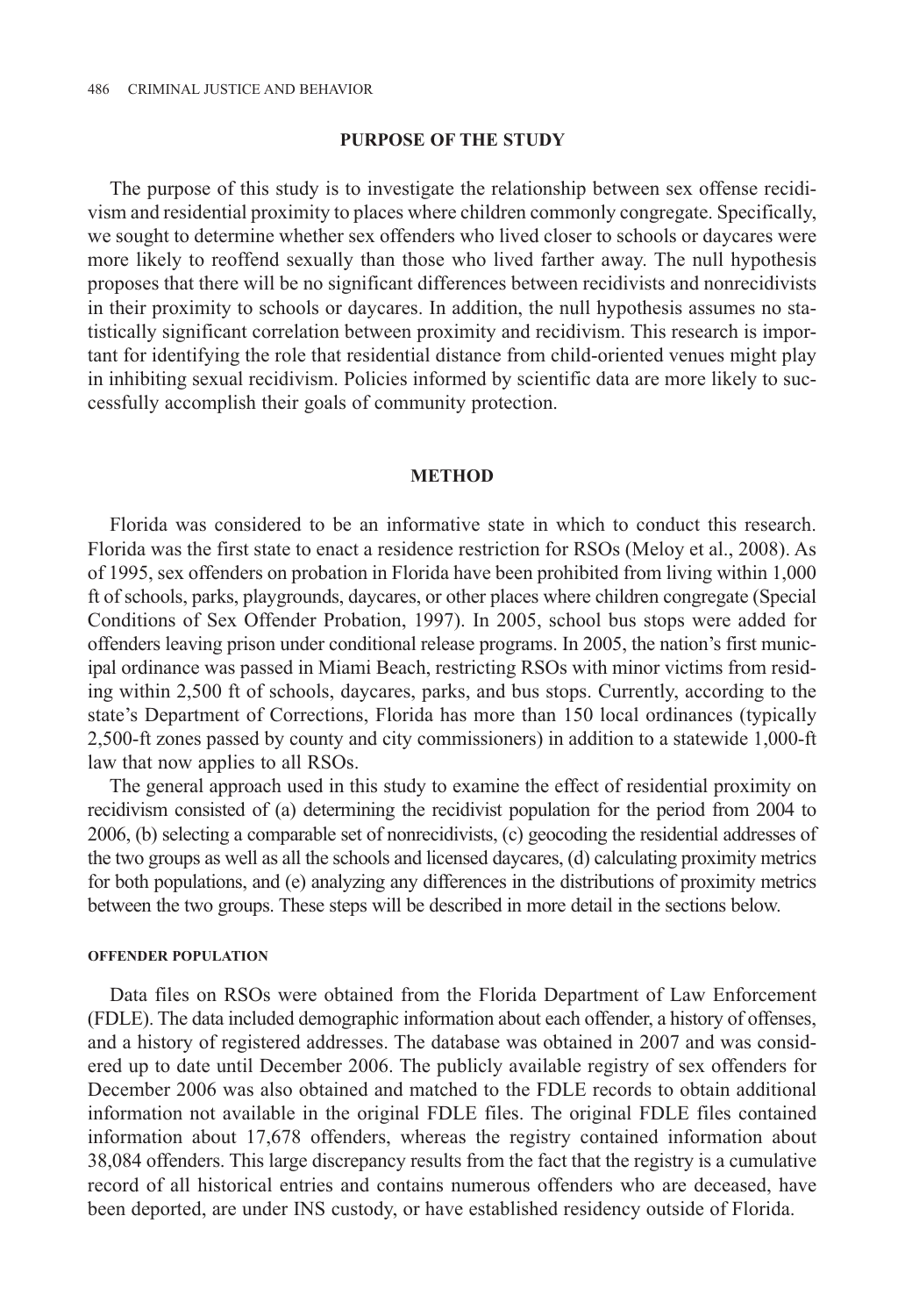For the purpose of this study, a recidivist was defined as an RSO who had at least one conviction for a sex offense and who was arrested for a new sex offense in the period between January 1, 2004, and December 31, 2006. FDLE prepared the data with recidivists flagged based on this definition, including only those cases in which the original victim or the recidivistic victim was a minor (or both were minors). New arrests were used for our analysis because convictions can take a long time to take place and would create a temporal mismatch. Minor offenses, such as parole violations, were not considered recidivistic, and only sex offenses were counted as recidivistic.

For each recidivist, the following variables were determined: age at time of new arrest (based on date of birth and arrest date), sex, race, marital status, number of all offenses prior to arrest date, number of all sex offenses prior to arrest date, victim's age categories associated with both the original and the recidivistic offense, predator/offender status, and residential address prior to arrest date. The information about the victims' ages in the databases of offenses and new arrests was incomplete, and no exact ages could be determined. As a result, victim's age for both the original and the recidivistic offense was coded only as "minor" or "adult." For new arrests, the victim's age information was often missing, and therefore the victim's age category was based on the offense codes at the time of the arrest. Information about the actual age of the victim, the victim's gender, and the relationship to the victim was not available in the FDLE files. The residential address history was used to obtain the last address prior to the arrest date based on the date ranges for each address.

Initially, FDLE flagged a total of 237 recidivists. Processing the data resulted in a final set of 168 recidivists, with 69 records removed for various reasons: 1 record was excluded because the offender was female; 36 records were excluded because the recidivist had no priors for sex offenses; 14 records were excluded because the address prior to the offense was outside of Florida (in most cases, this meant the only address in Florida consisted of a jail); 18 records were excluded because of other address issues—typically, the address history could not be matched reliably to the offense date (e.g., due to incomplete addresses, incomplete dates, lack of logic in address sequence, presence of only jail addresses, etc.). Geocoding of the residential address prior to the offense (described in a later section) caused 3 more records to be removed due to incomplete geocoding, bringing the final set of recidivists to 165.

The sample of 165 recidivists contained 147 cases (or 89.1%) wherein the prior conviction was for a sex offense against a minor and the new arrest was for a sex offense against a minor. In 5 cases, the prior conviction was for a sex offense against an adult, and either the new arrest was for a sex offense against a minor or the victim's age category could not be determined. In 13 cases, the prior conviction was for a sex offense against a minor, and the victim's age category for the new arrest could not be determined.

The data about all offenders in the FDLE files  $(N = 17,678)$  were utilized to generate a meaningful sample of nonrecidivists. The offender data were cleaned to obtain only male nonrecidivists who resided at a valid nonjail address and for whom demographic and prior offense data were available. Processing included the following specific steps: (a) removing the sample of 237 recidivists; (b) removing all female offenders; (c) removing all offenders whose status was deceased, incarcerated, under INS custody, deported, or absconded; (d) removing all offenders whose address in December 2006 corresponded to the address of a correctional facility (in many cases, an offender is reported as released or under supervision, but if he or she fails to report a new address, the last known address is still the location of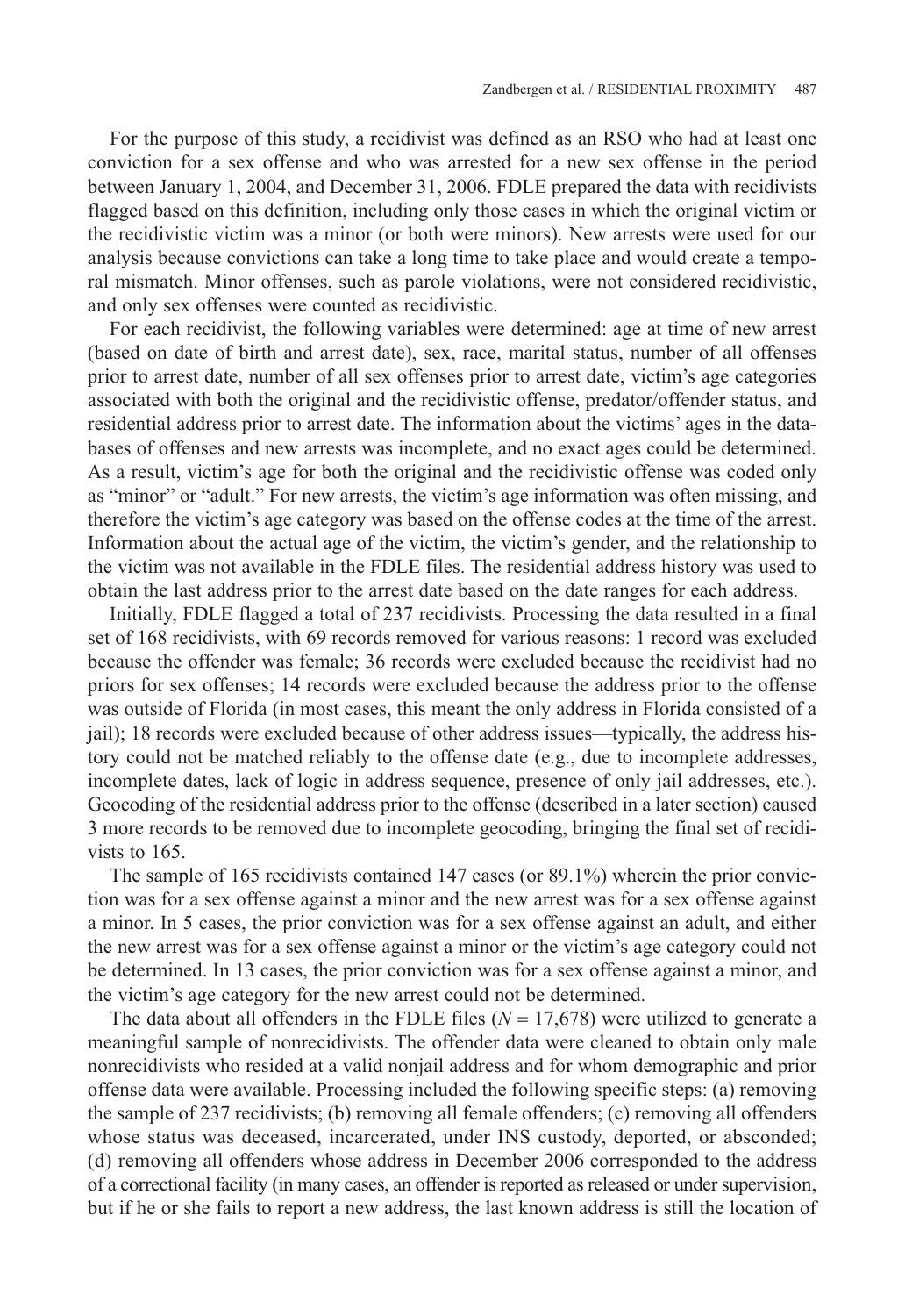|                                   |                                |                |                | <b>Recidivists</b> |                          | Matched<br><b>Nonrecidivists</b> | <b>Total Nonrecidivists</b> |
|-----------------------------------|--------------------------------|----------------|----------------|--------------------|--------------------------|----------------------------------|-----------------------------|
| Variable                          | Category                       | Code           | n              | $\%$               | n                        | $\%$                             | n                           |
| Total                             |                                |                | 165            | 100.0              | 165                      | 100.0                            | 8,434                       |
| Predator/offender status          | Predator                       | P              | 37             | 22.4               | 40                       | 24.2                             | 1,007                       |
|                                   | Offender                       | O              | 120            | 72.7               | 125                      | 75.8                             | 7,427                       |
|                                   | Unknown                        | U              | 8              | 4.8                | $\mathbf 0$              | 0.0                              | $\mathbf 0$                 |
| Sex priors (convictions)          | 1                              | 1              | 36             | 21.8               | 34                       | 20.6                             | 3,116                       |
|                                   | 2 or 3                         | $\overline{2}$ | 75             | 45.5               | 75                       | 45.5                             | 3,525                       |
|                                   | 4 or more                      | 3              | 54             | 32.7               | 56                       | 33.9                             | 1,793                       |
| Total priors (convictions)        | 3 or less                      | 3              | 64             | 38.8               | 62                       | 37.6                             | 5,035                       |
|                                   | 4 or more                      | $\overline{4}$ | 101            | 61.2               | 103                      | 62.4                             | 3,399                       |
| Racial composition                | White                          | W              | 104            | 63.0               | 103                      | 62.4                             | 6,252                       |
|                                   | Non-White                      | N              | 61             | 37.0               | 62                       | 37.6                             | 2,182                       |
| Victim age (initial) <sup>a</sup> | Minor                          | M              | 160            | 97.0               | 157                      | 95.2                             | 6,605                       |
|                                   | Adult                          | A              | 5              | 3.0                | 3                        | 1.8                              | 523                         |
|                                   | Unknown                        | U              | $\mathbf 0$    | 0.0                | 5                        | 3.0                              | 1,306                       |
| Victim age (current) <sup>a</sup> | Minor                          |                | 150            | 90.9               |                          |                                  |                             |
|                                   | Adult                          |                | $\mathbf 0$    | 0.0                | $\overline{\phantom{0}}$ |                                  |                             |
|                                   | Unknown                        |                | 15             | 9.1                | —                        |                                  |                             |
| Marital status                    | Other                          | O              | 25             | 15.2               | 22                       | 13.3                             | 988                         |
|                                   | Single                         | S              | 77             | 46.7               | 82                       | 49.7                             | 3,118                       |
|                                   | Married                        | M              | 29             | 17.6               | 29                       | 17.6                             | 2,335                       |
|                                   | Divorced/separated/<br>widowed | D              | 34             | 20.6               | 32                       | 19.4                             | 1,993                       |
| Age                               | Younger than 25                | 1              | 57             | 34.5               | 55                       | 33.3                             | 462                         |
|                                   | 25 to 40                       | 2              | 70             | 42.4               | 72                       | 43.6                             | 3,090                       |
|                                   | 41 to 60                       | 3              | 31             | 18.8               | 31                       | 18.8                             | 3,673                       |
|                                   | Older than 60                  | 4              | $\overline{7}$ | 4.2                | $\overline{7}$           | 4.2                              | 1,209                       |

#### **TABLE 1: Variables Used to Characterize Offenders**

*Note.* Dashes indicate the variable is not applicable.

a. For both recidivists and nonrecidivists, the Victim Age (Initial) variable refers to the age of the victim associated with the original offense, whereas the Victim Age (Current) variable refers to the age of the victim associated with the recidivistic offense. Therefore, this variable is not applicable to the nonrecidivist group and was not used in the matching procedure.

the correctional facility); (e) removing all offenders with invalid addresses (missing street number, missing zip code and city, address outside of Florida); and (f) removing all offenders without complete demographic and prior offense data. This process resulted in a total of 8,434 nonrecidivists.

For each nonrecidivist, the following variables were determined for December 2006: age, race, marital status, number of prior offenses, number of prior sex offenses, victim's age category, predator/offender status, and residential address.

Next, a sampling strategy was devised to create a comparable sample of nonrecidivists based on age, race, marital status, number of prior offenses, number of prior sex offenses, and victim's age. For recidivists, the age of the victim associated with the prior sex offense was used. The logic behind this strategy is that such a sample controls for potential risk factors and other demographic variables, allowing for a direct comparison of proximity metrics. To facilitate the matching process, each of the seven variables was recoded according to Table 1.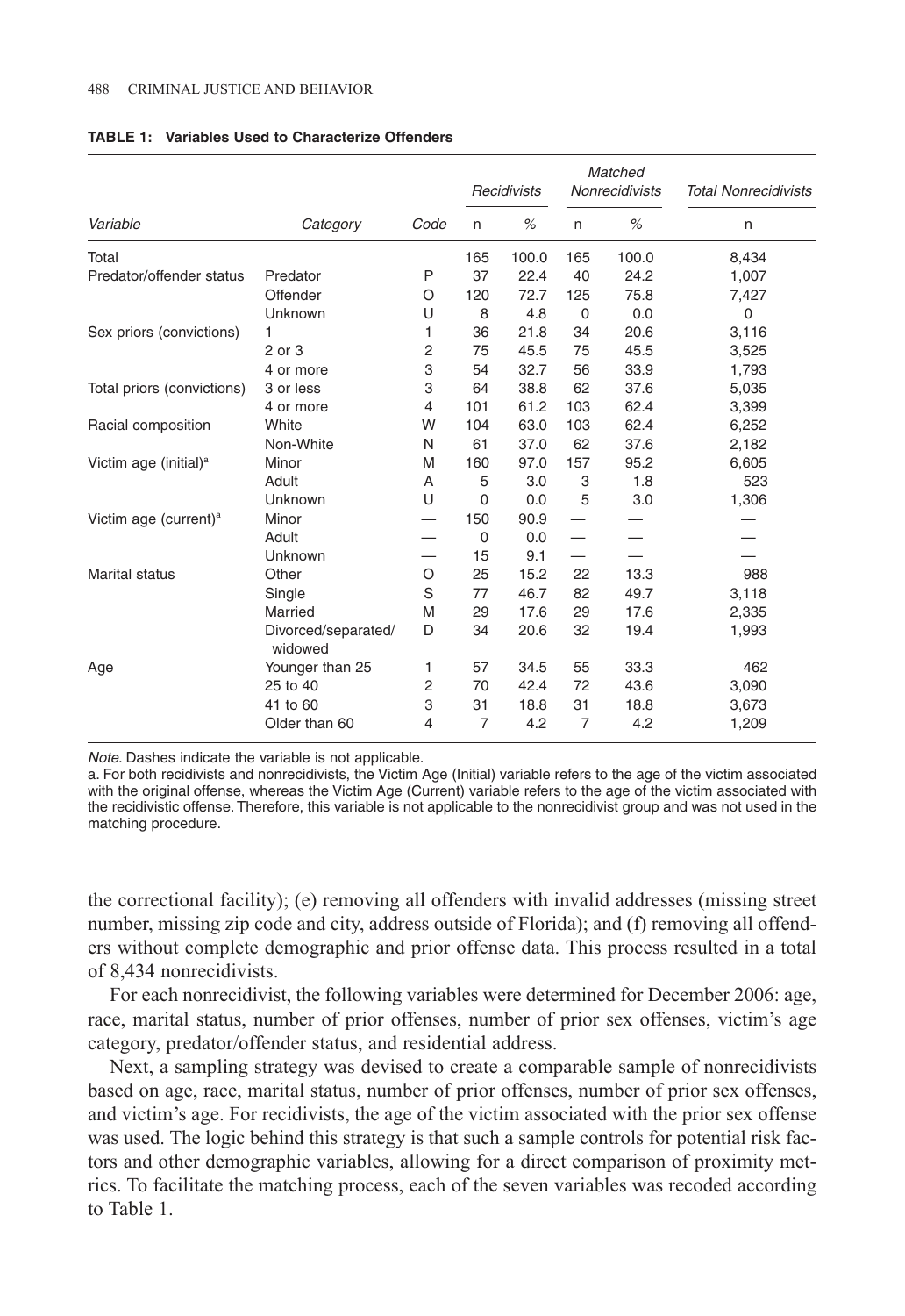The coding in Table 1 was used to create a seven-character code for each recidivist and nonrecidivist. Stratified random sampling using this code was employed to generate a sample of nonrecidivists equal in size  $(n = 165)$ . In other words, if there were 3 recidivists who were predators who had two or three sex priors, had four or more total priors, were White, victimized minors, were single, and were between 25 and 40, a total of 3 nonrecidivists were selected at random from the total population of nonrecidivists with those exact same characteristics. This process was repeated to get a comparable sample of 165 nonrecidivists.

## **SCHOOLS AND DAYCARES**

A database of all public and private schools for all of Florida was obtained from the National Center for Education Statistics for the 2005-2006 school year. All grades up to and including Grade 12 were included. The database included fields for the physical address of the school and consisted of 3,713 records for public schools and 1,818 records for private schools.

A database of all licensed daycares for Florida was obtained from the Florida Department of Children and Families for 2006. The database included both childcare facilities and home-based family daycares. The database included fields for the physical addresses of the daycares and consisted of 13,564 records.

The database of daycares contained records with missing address information, and both databases contained records with post office boxes for the street address. Secondary information from individual school boards and counties was therefore employed to supplement the address information. Although complete address information was obtained for every public school, a substantial number of incomplete records remained for private schools  $(n = 72)$  and daycares  $(n = 4,276)$ . In the case of daycares, the incomplete address information was primarily the results of blank address fields for home-based daycares due to privacy concerns.

## **GEOCODING**

The addresses for recidivists, nonrecidivists, schools, and daycares were geocoded using a multistage geocoding process. The most accurate way to represent the locations of these addresses within the context of this study is through the use of parcel boundaries. Although street geocoding is the most common method used in the United States to determine the location of addresses, this technique introduces positional error (Zandbergen, 2009), which can lead to substantial misclassification in determining proximity in the context of sex offender residence restrictions (Zandbergen & Hart, 2009). Parcel data, however, are not always available for all areas, and geocoding to parcels is also known for its relatively poor match rates, even when good parcel data are available (Zandbergen, 2008). The multistage geocoding process employed in the study was designed to overcome these limitations and to achieve the highest possible match rate at the parcel level. The geocoding process consisted of a combination of in-house geocoding using available address point, parcel, and street centerline data from local counties and third-party parcel and street geocoding by a commercial firm.

For the in-house geocoding, the Geographic Information System and property appraiser departments of all 67 Florida counties were contacted with a request for address point, parcel, and street centerline data. Address point data consist of address locations in point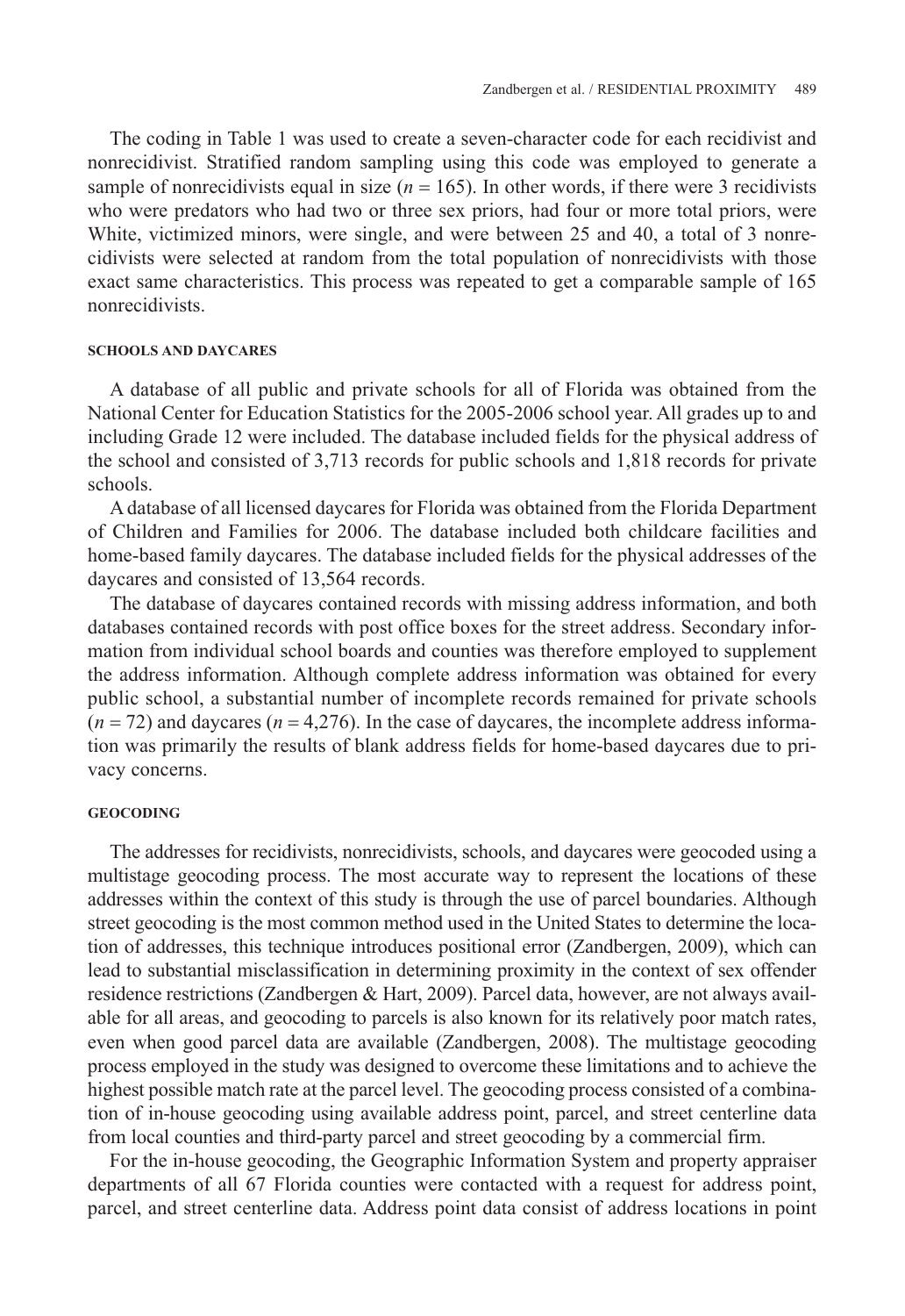format (i.e., a single XY location), typically associated with the Master Address File for a local jurisdiction such as a county. They are the preferred reference data for geocoding because their positional accuracy is excellent (the point is often placed directly on top of the building) and the match rates are very similar to those for street geocoding (Zandbergen, 2008). Parcel geocoding often results in lower match rates due in part to the fact that many addresses can be associated with a single parcel, such as a multiunit property. In the case of address points, these individual addresses are typically captured as individual points, resulting in multiple address points for a single parcel. The primary limitation of address points is their availability because only a selected number of local jurisdictions have developed an address point database. Address point data were obtained for 16 counties, including several of the most populated counties in the state such as Miami-Dade County and Orange County. Parcel data were obtained for all 67 counties, but the address information contained in the parcel data were considered of sufficient quality for geocoding for only 30 counties. Reliable street centerline data were obtained for 23 counties.

In-house geocoding using the available reference data was accomplished in ArcGIS 9.2. All reference data were projected to a common Florida Albers coordinate system. Individual address locators were built for every available data set. Geocoding settings included the use of a minimum match score of 80, which effectively means that minor misspellings in the street name are allowed but that the street number has to be a perfect match. Each of the three data sets (offenders, schools, and daycares) was run through the same geocoding sequence. First, addresses were run through the address point geocoding. Any nonmatching records after this first step were run through the parcel geocoding. Any nonmatching records after this second step were run through the street geocoding. This resulted in three sets of points: those from address points (the exact XY location of the building associated with the address), those from parcel polygons (the centroid of the polygons), and those from street segments (the interpolated location along the street segment).

Any of the records that did not produce a match using the in-house geocoding were submitted to a commercial firm specializing in parcel geocoding for Florida. This company essentially uses the same information as requested from each individual county but has gone through considerably more effort to acquire the data through licensing agreements. The company reported having complete address point and/or parcel data available for 62 counties and partial data for an additional 3 counties. Counties for which the coverage is lacking or incomplete are some of the least populated areas in Florida, which means that geocoding coverage at the parcel level based on population is greater than 99%. In addition to parcel-level geocoding, the commercial firm employs a secondary street geocoding technique based on local street centerlines. This second phase of the geocoding process resulted in two sets of points: those from parcel polygons (the centroid of the polygons) and those from street segments (the interpolated location along the segment).

Table 2 reports the geocoding match rates based on all valid addresses (i.e., after removing all blank address and post office boxes). Results for in-house address points, in-house parcels, and third-party parcels are grouped together as "parcel geocoded" because the locations can be associated with a specific parcel boundary. Results for in-house streets and third-party streets are grouped together as "street geocoded" because these represent interpolated locations along a street segment and cannot be associated with a specific parcel boundary.

Table 2 indicates that in-house address points resulted in the largest number of matches in all three databases, followed by in-house parcels. This reflects the fact that address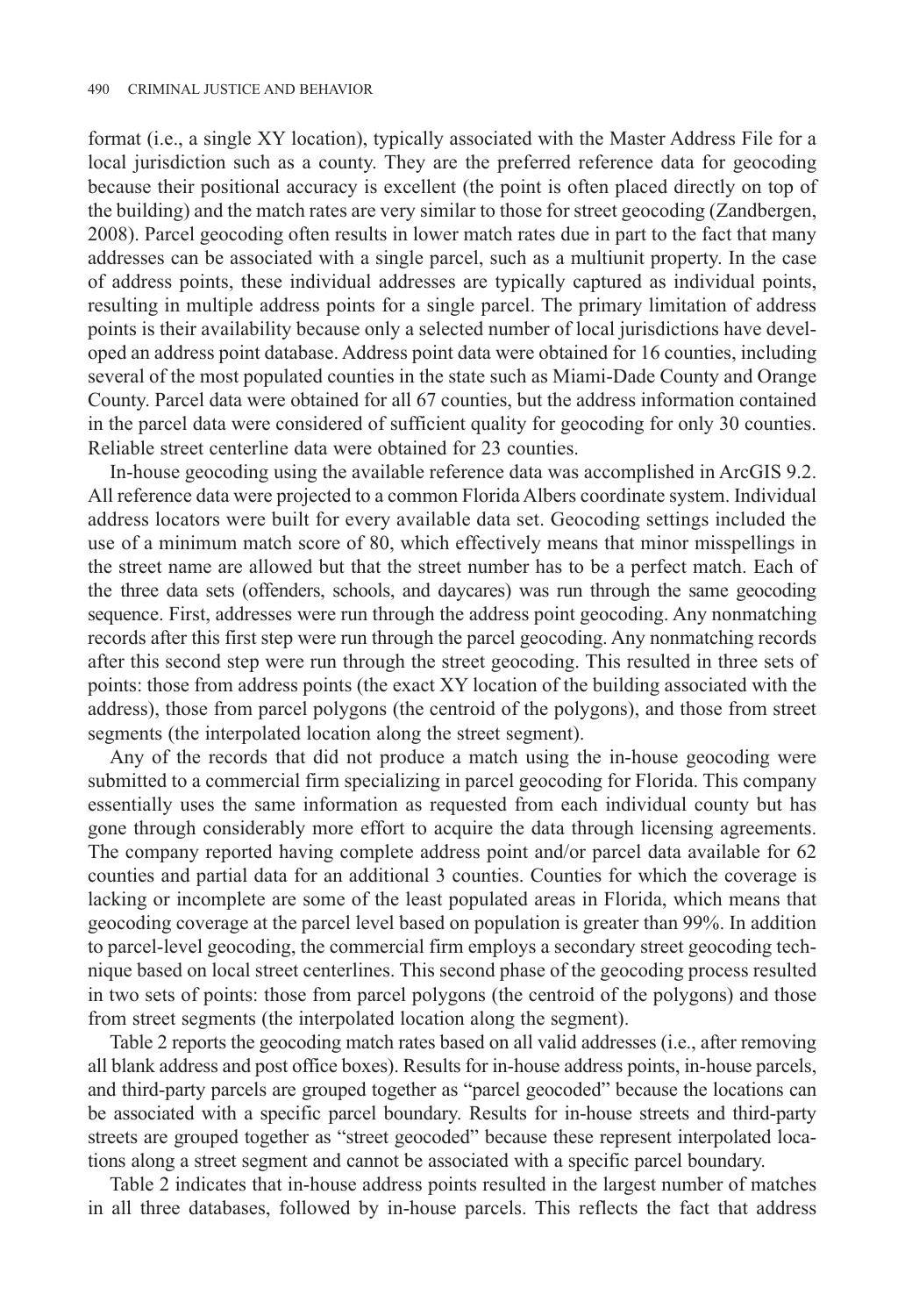|                         | Offenders ( $n = 336$ ) |       | Schools $(n = 5.419)$ Daycares $(n = 9.288)$ |
|-------------------------|-------------------------|-------|----------------------------------------------|
| Parcel geocoded         |                         |       |                                              |
| In-house address points | 123                     | 1,831 | 3,301                                        |
| In-house parcels        | 90                      | 1,297 | 2,493                                        |
| Third-party parcels     | 85                      | 969   | 1,822                                        |
| Subtotal                | 298                     | 4,097 | 7,616                                        |
| Street geocoded         |                         |       |                                              |
| In-house streets        | 16                      | 588   | 922                                          |
| Third-party streets     | 16                      | 616   | 554                                          |
| Subtotal                | 32                      | 1,204 | 1,476                                        |
| Total                   | 330                     | 5.301 | 9,092                                        |
| Parcel match rate (%)   | 88.7                    | 75.6  | 82.0                                         |
| Street match rate (%)   | 9.5                     | 22.2  | 15.9                                         |
| Total match rate (%)    | 98.2                    | 97.8  | 97.9                                         |

#### **TABLE 2: Geocoding Match Rates**

points and/or parcel data were available for many of the most populated counties. The multistage geocoding proved successful in achieving high parcel-level match rates ( $\approx 80\%$ ) and very high overall match rates ( $\approx 98\%$ ). In the case of offenders, only 6 records could not be geocoded (3 recidivists and 3 nonrecidivists), resulting in a final sample of 165 in each category for further analysis.

Prior to further analysis, all parcel-geocoded locations as identified in Table 2 were spatially matched to the actual property boundary with which they are associated. This resulted in a set of polygons for all parcel-geocoded locations and a set of points for all street-geocoded locations for use in the proximity analysis.

## **PROXIMITY METRICS**

The location of each recidivist and nonrecidivist was compared to the locations of schools and daycares. Specifically, the following proximity metrics were determined: distance to nearest daycare (in feet), distance to nearest school (in feet), number of daycares within a 1,000-ft buffer, number of daycares within a 2,500-ft buffer, number of schools within a 1,000-ft buffer, and number of schools within a 2,500-ft buffer. Figure 1 illustrates this methodology and includes the residential location of a single offender as well as the locations of one school and one daycare. The lines represent the shortest straight-line distance between the residence of the offender and the property boundaries of the school and daycare. The 1,000- and 2,500-ft buffers around the offender are also shown. In the example shown in Figure 1, the daycare location falls within the 1,000- and 2,500-ft buffers, and the school falls inside the 2,500-ft buffer but outside the 1,000-ft buffer.

The two distance values of 1,000 and 2,500 ft were chosen because Florida statutes currently employ a 1,000-ft buffer for residence restrictions and most of the local ordinances employ a 2,500-ft buffer. In determining these proximity measures, euclidean (or straight-line) distance was used. In the case of polygons, the shortest distance to any of the points along the boundary of the polygon was considered. These interpretations are consistent with the wording of the residence restrictions in Florida statutes and many local ordinances.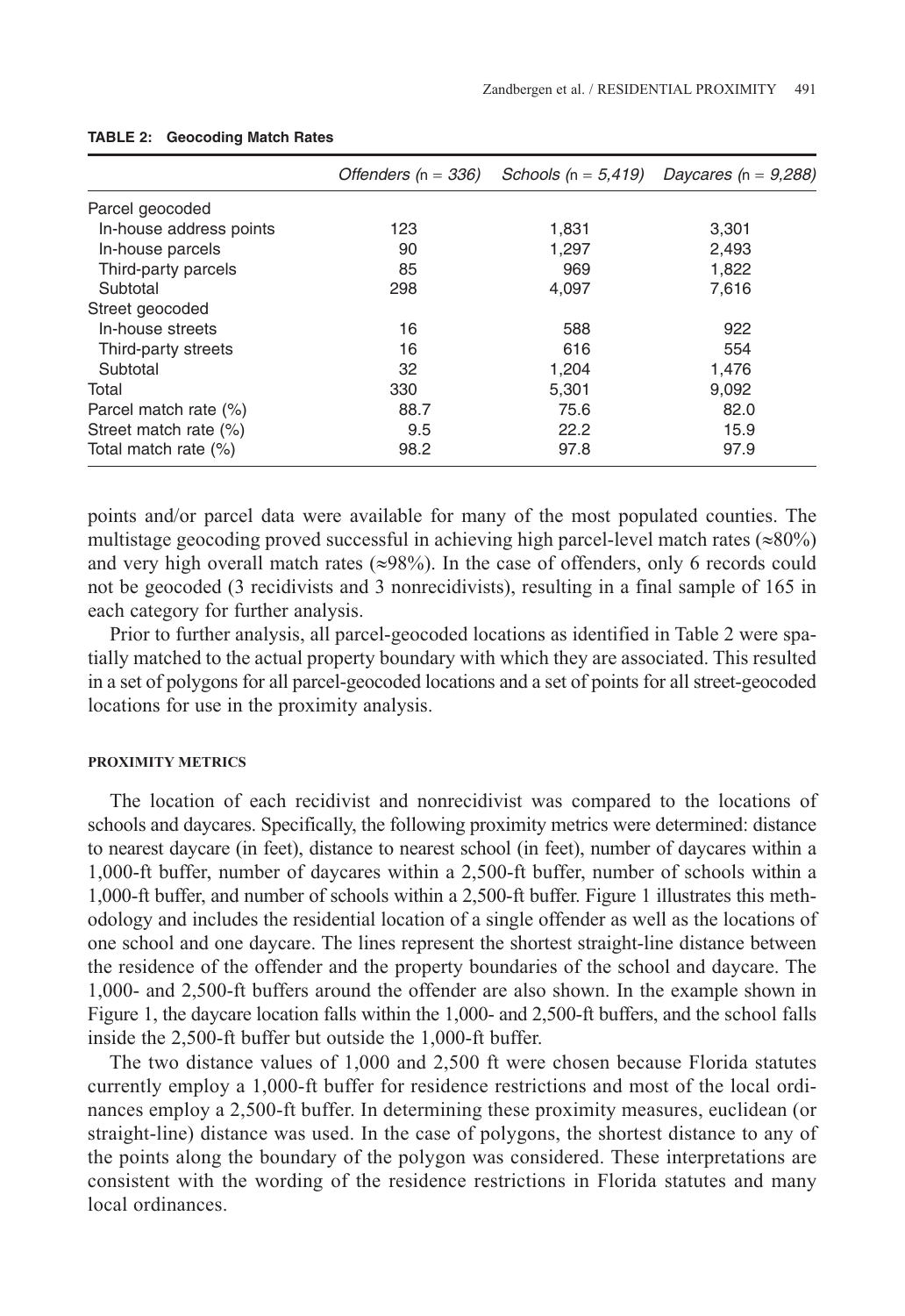

**Figure 1: Illustration of the Methodology to Obtain Proximity Metrics**

*Note.* 1,000- and 2,500-ft buffers are created around each offender's residence. Within each buffer polygon, a count was produced of the number of schools and daycare locations. A school or daycare is determined as residing within a particular buffer if any part of the parcel boundary falls inside the buffer polygon. Identical results would be produced if buffers were created around schools and daycares and the number of buffers overlapping each offender location were counted.

## **STATISTICAL ANALYSES**

The distributions of the number of schools and daycares within distance buffers were summarized in tabular form and compared using a chi-square test. The distances to the nearest daycare and school were graphically summarized as cumulative distribution functions. Differences between the distributions were tested using chi-square and parametric and nonparametric tests of means. The predictive power of distance, controlling for certain risk factors, was assessed through a linear regression model.

## **RESULTS**

Descriptive statistics of the offender population are displayed in Table 3. It is important to remember that this sample was generated by identifying recidivists and then creating a matched sample of nonrecidivists. The sample is therefore not representative of the sex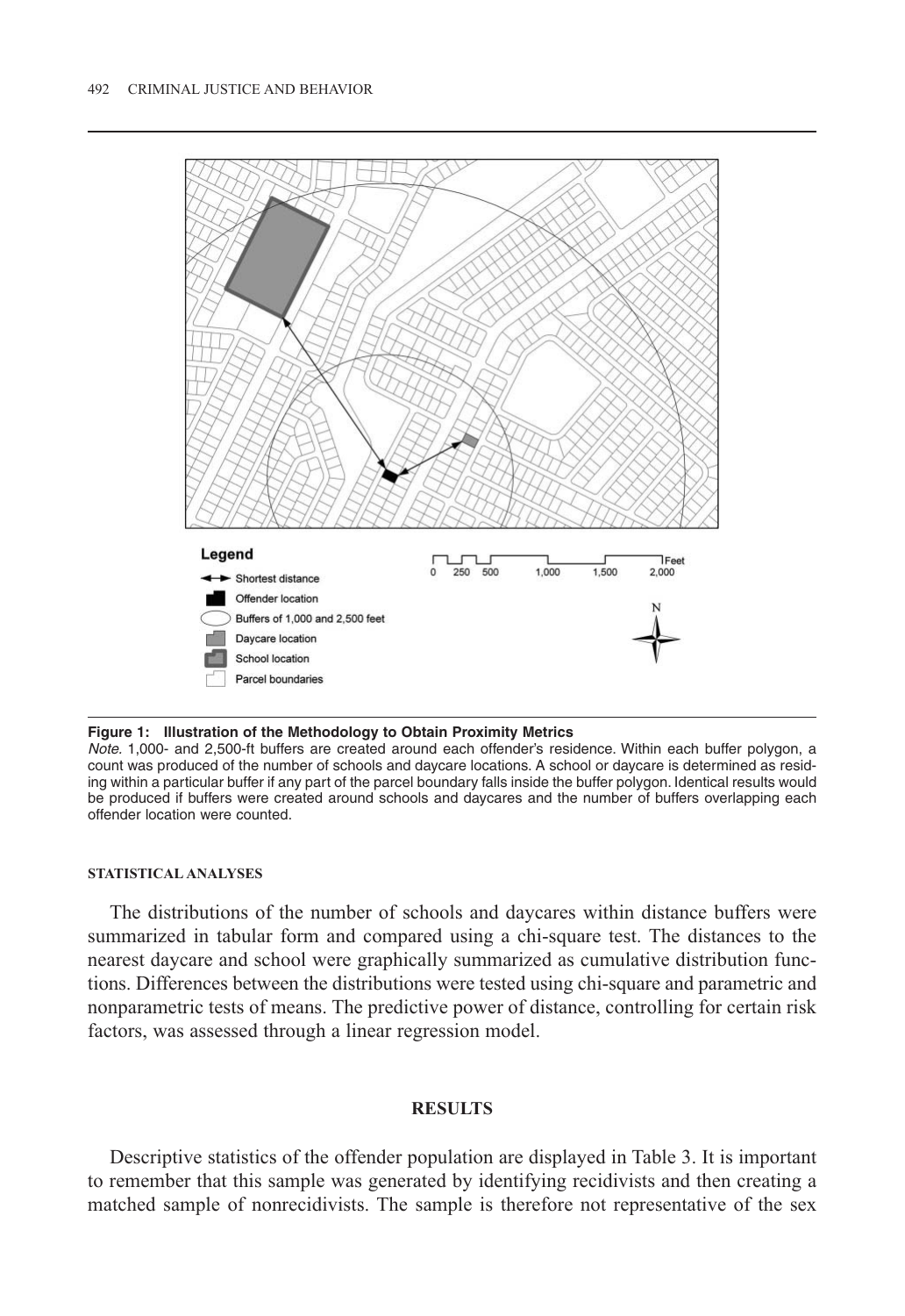|                            | %  | Mean  | Median | Mode | <b>Standard Deviation</b> |
|----------------------------|----|-------|--------|------|---------------------------|
| White                      | 63 |       |        |      |                           |
| Minority                   | 37 |       |        |      |                           |
| Currently married          | 18 |       |        |      |                           |
| Divorced/separated/widowed | 34 |       |        |      |                           |
| Never married              | 48 |       |        |      |                           |
| Priors (all)               |    | 5.45  | 4.00   | 4    | 4.18                      |
| Priors (sex)               |    | 3.35  | 2.50   | 2    | 2.78                      |
| Offender                   | 74 |       |        |      |                           |
| Predator                   | 23 |       |        |      |                           |
| Minor victim <sup>a</sup>  | 96 |       |        |      |                           |
| Offender age               |    | 33.1  | 30.0   | 24   | 12.8                      |
| Feet to daycare            |    | 5,182 | 1,780  |      | 9,116                     |
| Within 1,000 of daycare    | 23 |       |        |      |                           |
| Within 1,500 of daycare    | 42 |       |        |      |                           |
| Within 2,500 of daycare    | 61 |       |        |      |                           |
| Feet to school             |    | 4,962 | 2,442  |      | 7,740                     |
| Within 1,000 of school     | 13 |       |        |      |                           |
| Within 1,500 of school     | 26 |       |        |      |                           |
| Within 2,500 of school     | 51 |       |        |      |                           |
| Recidivist                 | 50 |       |        |      |                           |

## **TABLE 3: Descriptive Statistics (***n* = **330)**

a. For recidivists, the victim age category is based on prior victim(s) only, not the new arrests.

offender population in Florida, and it consists of a more high-risk group than a randomly selected sample would be. The sample  $(n = 330)$  had accrued an average of 5.5 prior arrests for any crime (mode  $= 4$ ) and 3 prior sex crime arrests (mode  $= 2$ ). They were predominantly White and unmarried, and one quarter were designated as predators. Almost all (96%) had at least one minor victim in their criminal sexual history. The sample lived an average of 5,182 ft from a daycare and 4,962 ft from a school. More than half lived within 2,500 ft of a school or daycare.

Figure 2 shows the distribution of the recidivists ( $n = 165$ ) and nonrecidivists ( $n = 165$ ) within Florida. Although many offenders are located in large metropolitan areas (e.g., Miami, Tampa, Orlando, Jacksonville), a substantial number are located in smaller communities and rural areas. Some of the least populated counties in Florida, however, had no offenders. The general pattern that emerges from Figure 2 is that both recidivists and nonrecidivists are located throughout the state and not concentrated in a single area.

#### **FACILITY COUNTS WITHIN BUFFER DISTANCES**

Counts of the number of daycares and schools within 1,000-ft and 2,500-ft buffers around offenders are summarized in Table 4. Manual inspection of the distributions suggests very small differences. For example, when considering a buffer of 1,000 ft around offenders, 115 out of 165 recidivists have no daycare within this buffer, and 28 have one daycare, whereas 116 out of 165 nonrecidivists have no daycare and 31 have one daycare. Logically, a larger buffer of 2,500 ft results in more offenders having one or more daycares within this buffer, but the differences between the two populations remain small.

Differences between the distributions were tested using chi-square. A total of four tests were carried out, each comparing recidivists and nonrecidivists for one type of facility for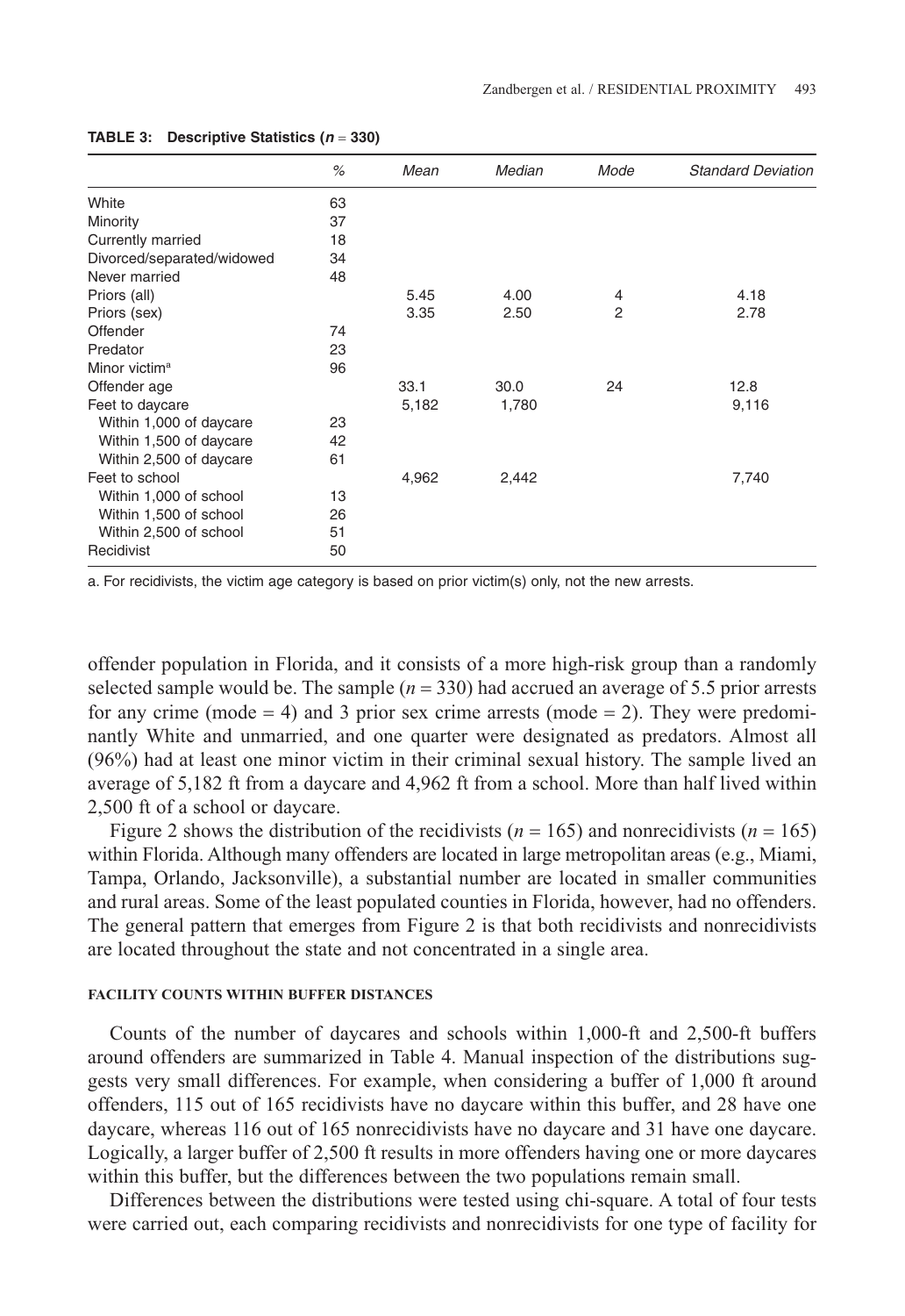

**Figure 2: Residential Locations of Recidivists and Nonrecidivists Within Florida**

one distance value. Consistent with standard practice in chi-square tests, count categories were combined to ensure no observation counts fell below the minimum of five. Results are shown in Table 5. Three of the four tests indicated no significant differences between the distributions of counts for recidivists and nonrecidivists. The only significant difference was found for the count of schools within a 2,500-ft buffer. Although the chi-square test itself does not reveal any particular direction, visual inspection of the results in Table 4 suggests that nonrecidivists are more likely than recidivists to have at least one school within 2,500 ft. Multiple iterations of the chi-square test using only two categories (count  $=$ 0 vs. count > 0, count  $\leq 1$  vs. count > 1, etc.) indicate that the strongest difference between the two populations occurs when comparing the counts for zero or one school within 2,500 ft  $(103 \text{ vs. } 128)$  and more than one school within 2,500 ft  $(62 \text{ vs. } 37)$ . This finding confirms that the only statistically significant difference found is the result of nonrecidivists having more schools in close proximity than recidivists.

#### **PROXIMITY AND RECIDIVISM**

The distances to the nearest daycare and school for both populations are plotted as cumulative distribution functions in Figures 3 and 4, respectively. The results for distance to the nearest daycare indicate that there is very little difference in the two distance curves up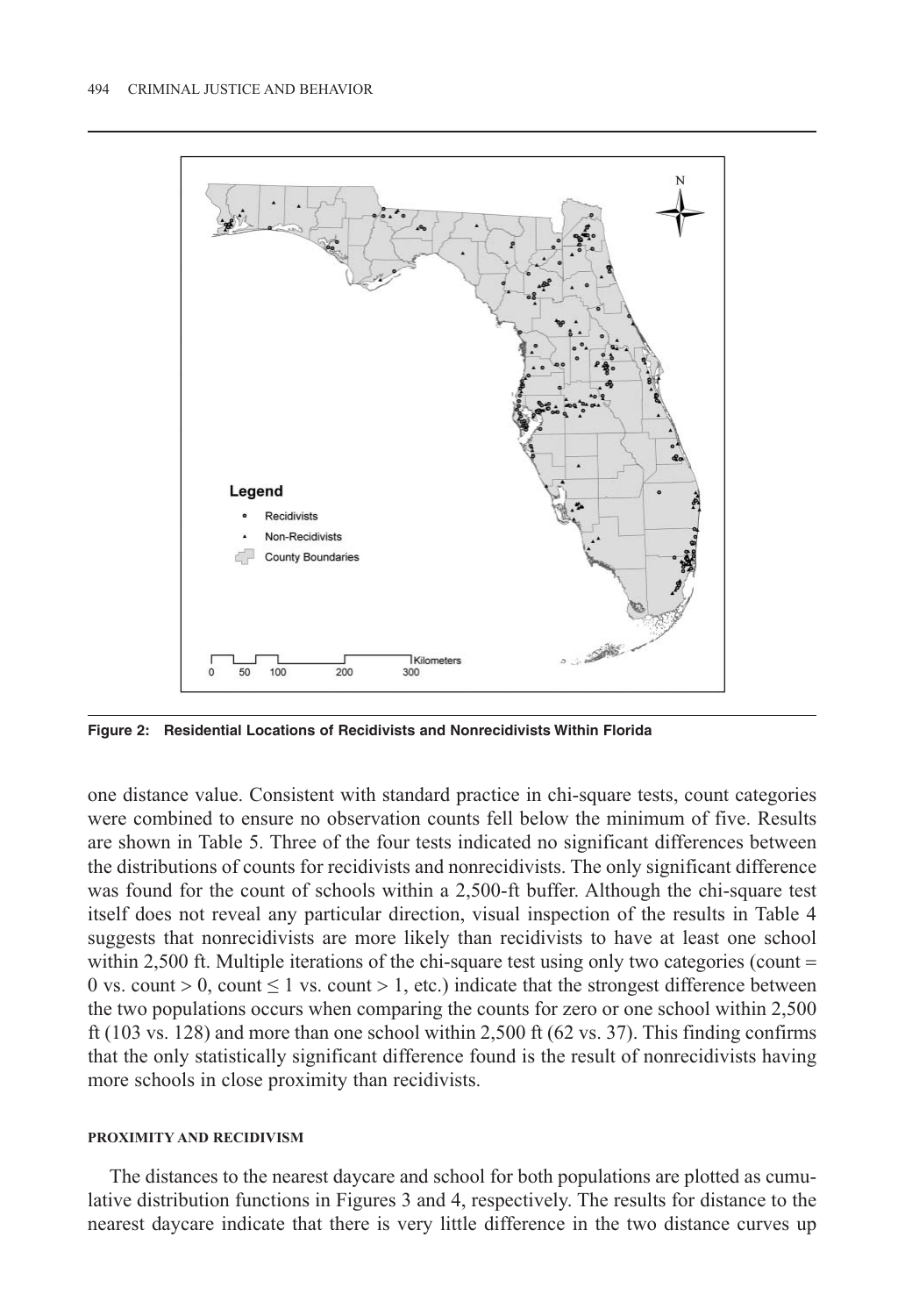|                | Number of Daycares Within 1 | 000 Ft      |                |             |                |             | Number of Daycares Within 2,500 Ft Number of Schools Within 1,000 Ft Number of Schools Within 2,500 Ft |             |
|----------------|-----------------------------|-------------|----------------|-------------|----------------|-------------|--------------------------------------------------------------------------------------------------------|-------------|
| Count          | Nonrecidivists              | Recidivists | Nonrecidivists | Recidivists | Nonrecidivists | Recidivists | Nonrecidivists                                                                                         | Recidivists |
|                | 116                         | 115         | 89             | 57          | 123            | 127         | 68                                                                                                     |             |
|                |                             |             | ౚ              | 35          | 88             | 25          | 35                                                                                                     | 51          |
|                |                             |             | $\overline{4}$ | ၣ           | ဣ              |             | 35                                                                                                     | ភ           |
|                |                             |             |                | ᠷ<br>Ù      |                |             | 으                                                                                                      |             |
|                |                             |             |                | 15          |                |             |                                                                                                        |             |
|                |                             |             |                |             |                |             |                                                                                                        |             |
| ဖ              |                             |             |                |             |                |             |                                                                                                        |             |
|                |                             |             |                |             |                |             |                                                                                                        |             |
| $\infty$       |                             |             |                |             |                |             |                                                                                                        |             |
| တ              |                             |             |                |             |                |             |                                                                                                        |             |
| $\overline{C}$ |                             |             |                |             |                |             |                                                                                                        |             |
| $\frac{1}{2}$  |                             |             |                |             |                |             |                                                                                                        |             |
| Sum            | 165                         | 165         | 165            | 165         | 165            | 165         | 165                                                                                                    | 165         |

| Within Buffare Amund Offand    |
|--------------------------------|
|                                |
|                                |
|                                |
|                                |
| Counts of Daycares and Schools |
|                                |
|                                |
| TABLE 4: L                     |

J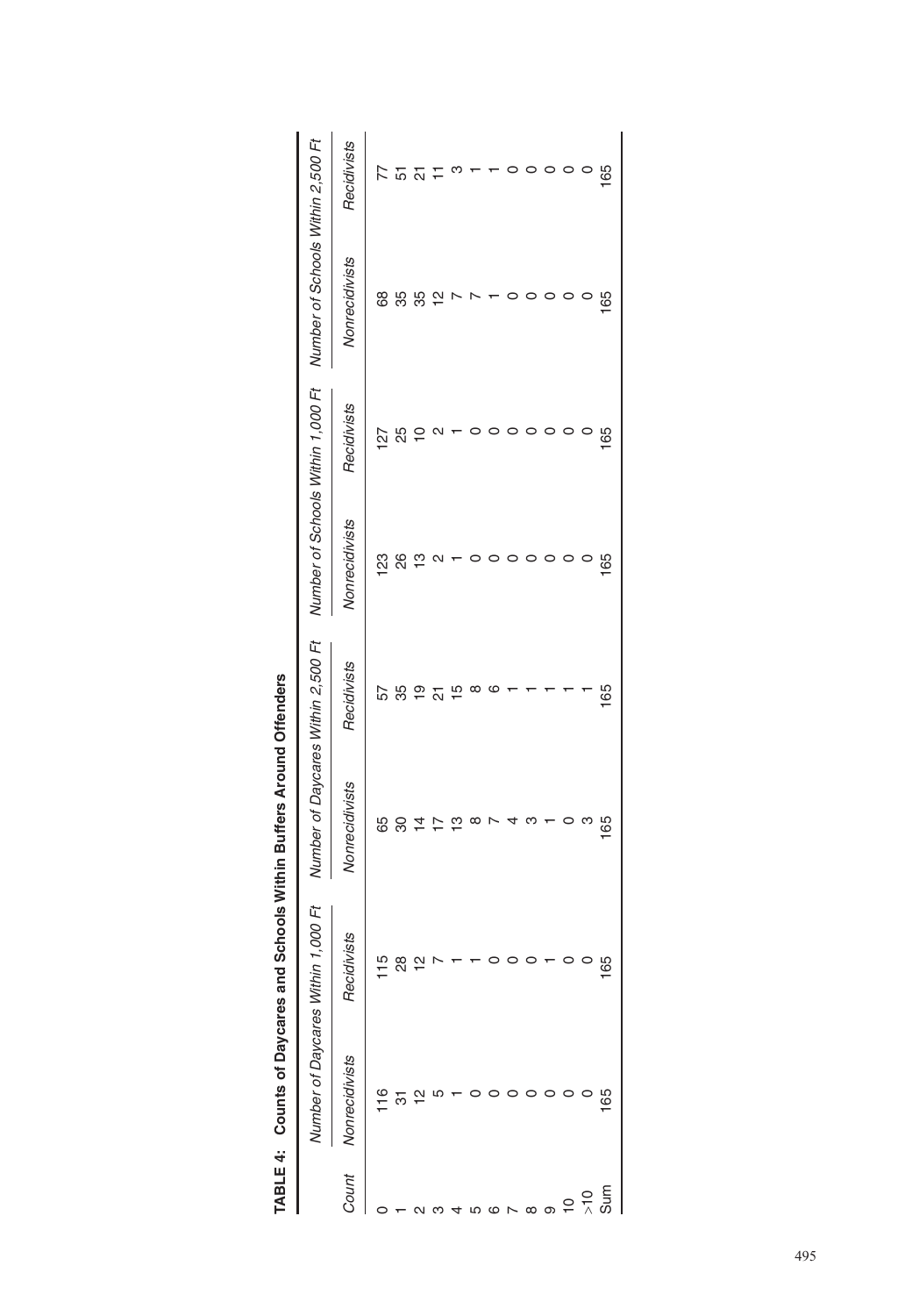| Test                     | $\gamma^2$ | df | Two-Tailed p Value |
|--------------------------|------------|----|--------------------|
| Daycares within 1,000 ft | 1.930      |    | .587               |
| Daycares within 2,500 ft | 10.581     | 6  | .102               |
| Schools within 1,000 ft  | 0.858      |    | .651               |
| Schools within 2,500 ft  | 35.496     |    | < .001             |

**TABLE 5: Results of Chi-Square Tests for Counts of Daycares and Schools Within Buffers When Comparing Recidivists to Nonrecidivists**



**Figure 3: Cumulative Distribution Function of Distance to Nearest Daycare**

until approximately 2,000 ft, indicating that recidivists and nonrecidivists are located at very similar distances when considering these shorter distances. At greater distances, the curve for recidivists is above the curve for nonrecidivists, indicating that a larger proportion of recidivists live between approximately 2,500 and 4,000 ft. At greater distances, the difference gets smaller again.

The results for the distance to nearest school indicate that the curve for recidivists falls below the curve for nonrecidivists up until approximately 3,500 ft, indicating that a smaller proportion of recidivists is located close to schools at these distances. At greater distances, the curve for recidivists exceeds the curve for nonrecidivists, indicating that a larger proportion of recidivists live between approximately 3,500 and 10,000 ft. The curves become very similar at greater distances.

Statistical testing is necessary to determine the significance of the differences between the curves in Figures 3 and 4. A common test for comparing these distributions is the Kolmogorov-Smirnov test. However, the Kolmogorov-Smirnov test determines the maximum differences between the curves, and it is clear from Figures 1 and 2 that this maximum difference occurs at fairly large distance values (approximately 4,000 ft for daycares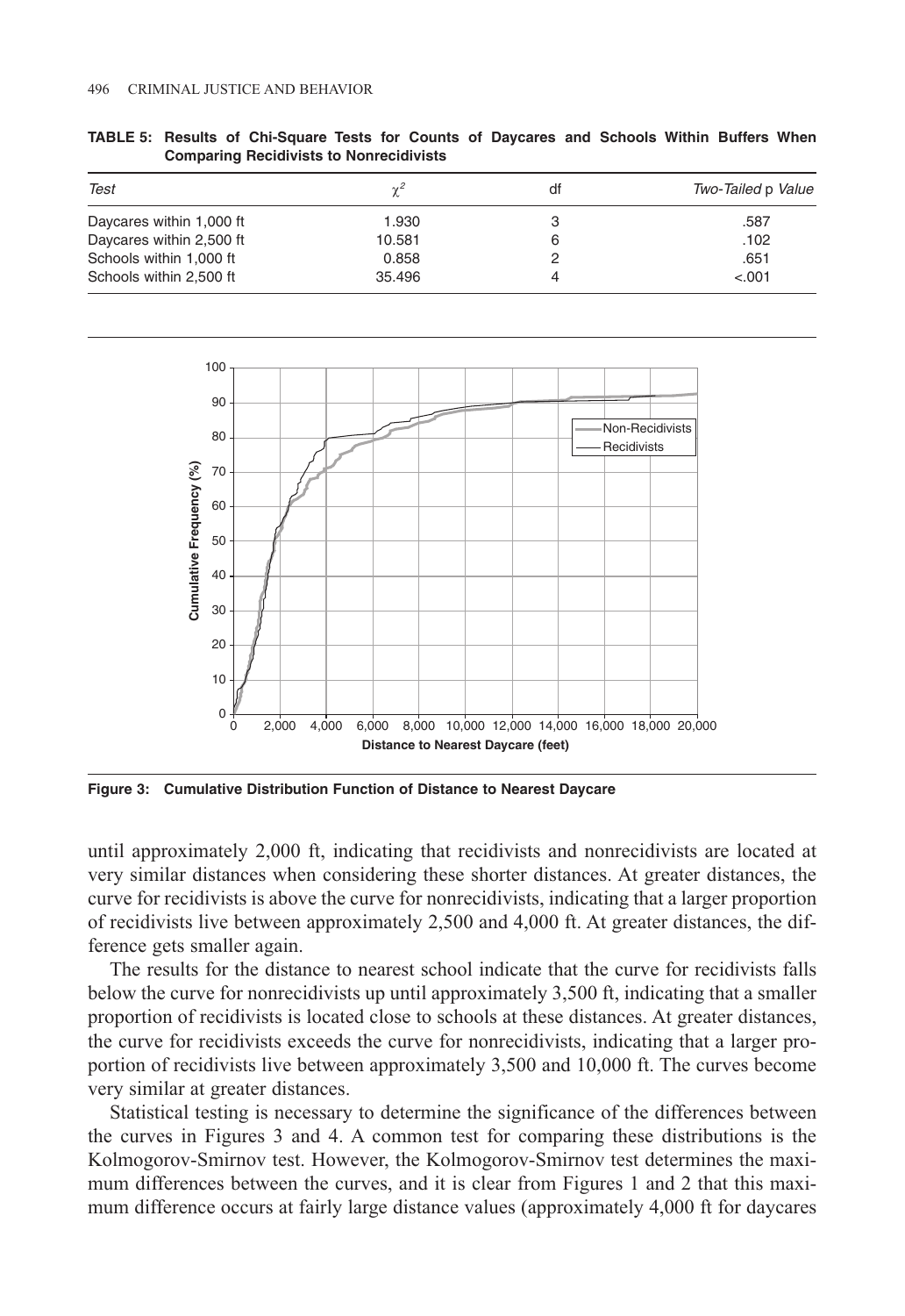

**Figure 4: Cumulative Distribution Function of Distance to Nearest School**

and 8,000 ft for schools), which fall outside of the values of interest. Therefore, differences were tested using parametric and nonparametric tests of means as well as chi-square tests for specific distance values of interest.

To assess whether sex offenders who lived closer to schools or daycares were more likely to reoffend sexually than those who lived farther away, we utilized two-tailed *t* tests to compare the mean distance that recidivists and nonrecidivists lived from schools and daycares and found no significant differences between the groups (see Table 6). Nonrecidivists lived slightly closer to daycares, and recidivists lived slightly closer to schools, but neither difference was statistically significant, indicating that these differences were not more than would be expected by chance. In other words, sex offenders who lived in closer proximity to schools and daycares were no more likely to reoffend than those who lived farther away. Because the distributions did not conform to all the assumptions of parametric comparisons of means, we performed a Mann-Whitney u test, a nonparametric test used for two samples measured on an ordinal scale (Mann & Whitney, 1947; Vogt, 2005). Again, there were no significant differences between recidivists and nonrecidivists in the distances they lived from schools ( $p = .485$ ) and daycares ( $p = .934$ ).

We also compared the proportions of recidivists and nonrecidivists who lived within common buffer zones using chi-square analyses (see Table 7). In these analyses, we tested three distances: the 1,000- and 2,500-ft zones used in previous analyses for the reasons stated above, and a distance zone of 1,500 ft—the distance designated in proposed legislation in 2008 in Florida for expanding the statewide buffer zone. Again, no significant differences were found, indicating that recidivists were not more likely to live within 1,000, 1,500, or 2,500 ft of schools or daycares than nonrecidivists.

We also examined the bivariate correlations between proximity and recidivism. There was a virtually nonexistent association between reoffending and proximity to schools (*r* = .004,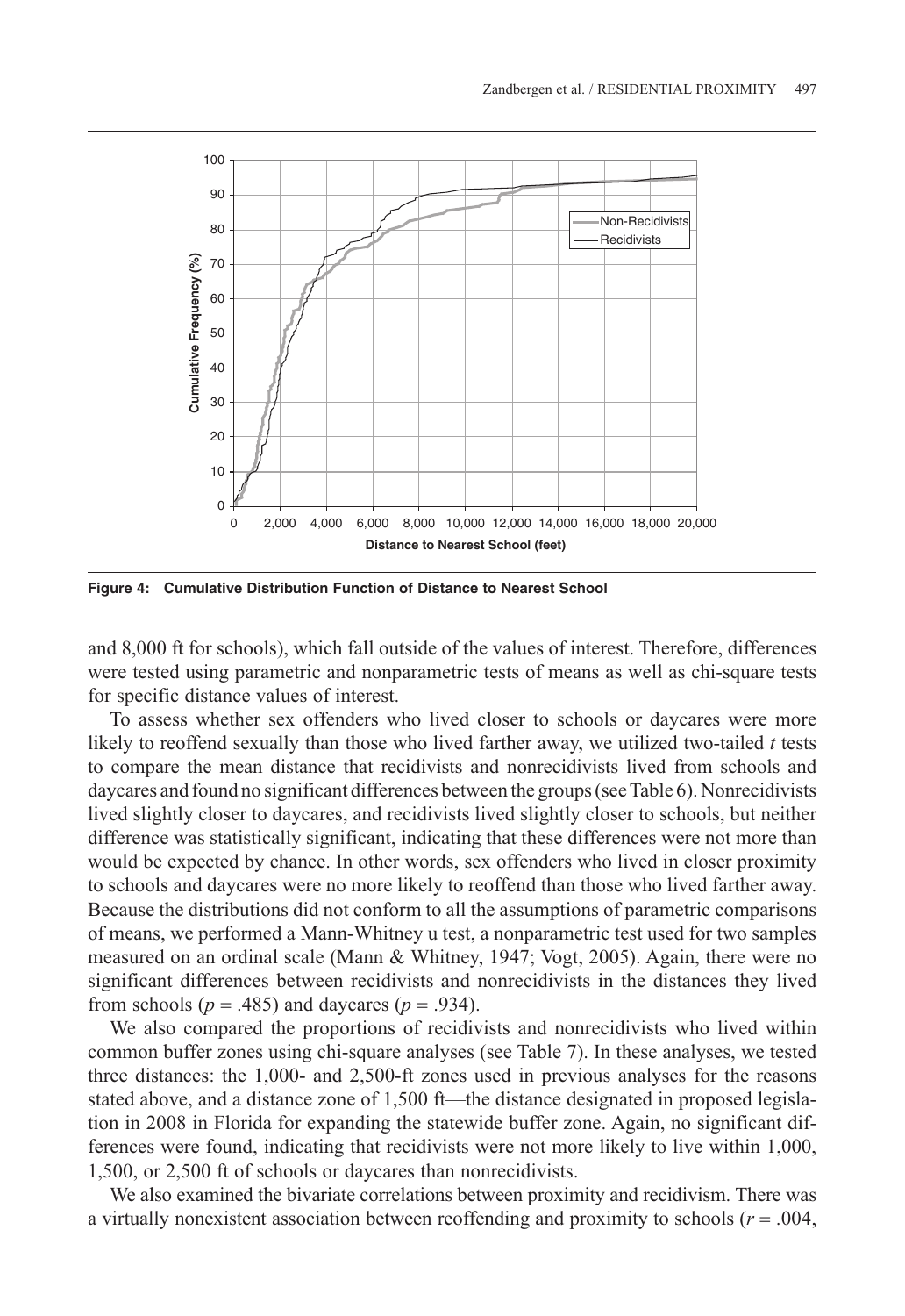|                 | Recidivist | n   | Mean    | Standard<br>Deviation | Standard<br><b>Error Mean</b> | t Test<br>(Difference<br><b>Between Groups)</b> | Two-Tailed<br>p Value |
|-----------------|------------|-----|---------|-----------------------|-------------------------------|-------------------------------------------------|-----------------------|
| Feet to daycare | no         | 165 | 5144.15 | 8655.80               | 673.85                        | $-.075$                                         | .940                  |
|                 | ves        | 165 | 5219.76 | 9581.04               | 745.88                        |                                                 |                       |
| Feet to school  | no         | 165 | 5296.75 | 9029.17               | 702.92                        | .785                                            | .433                  |
|                 | ves        | 165 | 4627.80 | 6198.25               | 482.53                        |                                                 |                       |

**TABLE 6: Mean Distances From Schools and Daycares**

|  |  |  |  |  |  | TABLE 7: Group Comparisons Between Recidivists and Nonrecidivists Based on Distance |  |  |  |
|--|--|--|--|--|--|-------------------------------------------------------------------------------------|--|--|--|
|--|--|--|--|--|--|-------------------------------------------------------------------------------------|--|--|--|

|                              |                                   | Percentage of<br><b>Recidivists Living</b> |                                   | Percentage of<br>Nonrecidivists Living |          |                       |  |
|------------------------------|-----------------------------------|--------------------------------------------|-----------------------------------|----------------------------------------|----------|-----------------------|--|
| Proximity                    | Outside the<br><b>Buffer Zone</b> | Within the<br><b>Buffer Zone</b>           | Outside the<br><b>Buffer Zone</b> | Within the<br><b>Buffer Zone</b>       | $\chi^2$ | Two-Tailed<br>p Value |  |
| Within 2,500 ft of a school  | 52                                | 49                                         | 47                                | 53                                     | 0.776    | .378                  |  |
| Within 2,500 ft of a daycare | 38                                | 62                                         | 39                                | 61                                     | 0.115    | .734                  |  |
| Within 1,500 ft of a school  | 78                                | 23                                         | 70                                | 30                                     | 2.687    | .102                  |  |
| Within 1,500 ft of a daycare | 59                                | 41                                         | 56                                | 44                                     | 0.311    | .577                  |  |
| Within 1,000 ft of a school  | 90                                | 10                                         | 85                                | 15                                     | 1.746    | .186                  |  |
| Within 1,000 ft of a daycare | 78                                | 21                                         | 76                                | 24                                     | 0.431    | .511                  |  |

*Note. df* = 1.

 $p = .940$ ) or daycares ( $r = -.043$ ,  $p = .433$ ). Keeping in mind that the sample was matched on relevant risk factors (prior offenses, age, marital status, predator status), when the distances to schools and daycares were entered along with risk factors into a logistic regression model with recidivism as the dependent variable, neither distance variable was statistically significant ( $p = .091$  and  $p = .141$ , respectively). The overall model was not statistically significant ( $\chi^2$  = 5.767, *df* = 7, Nagelkerke *R*<sup>2</sup> = .024, *p* = .567), indicating that proximity to schools and daycares, with other risk factors being comparable, explains virtually none of the variation in sexual recidivism.

## **DISCUSSION**

This study represents a pioneering effort to determine whether evidence exists to support the widespread enactment of residential restriction laws. The results of this study indicate no empirical association between where a sex offender lives and whether he reoffends sexually against a minor (recidivists who reoffended against adults were not included in the current analysis). Sex offenders who lived in closer proximity to schools and daycares were not more likely to reoffend than those who lived farther away.

It is important to recognize that our recidivists were defined as those on the registry who reoffended with a new sex offense arrest date in 2004, 2005, or 2006. Nonrecidivists during the follow-up time frame were matched based on the risk factors of the recidivists, and therefore there was no chance of selecting a nonrecidivist with no priors. In other words, neither group included first-time offenders, but recidivists were defined as those who reoffended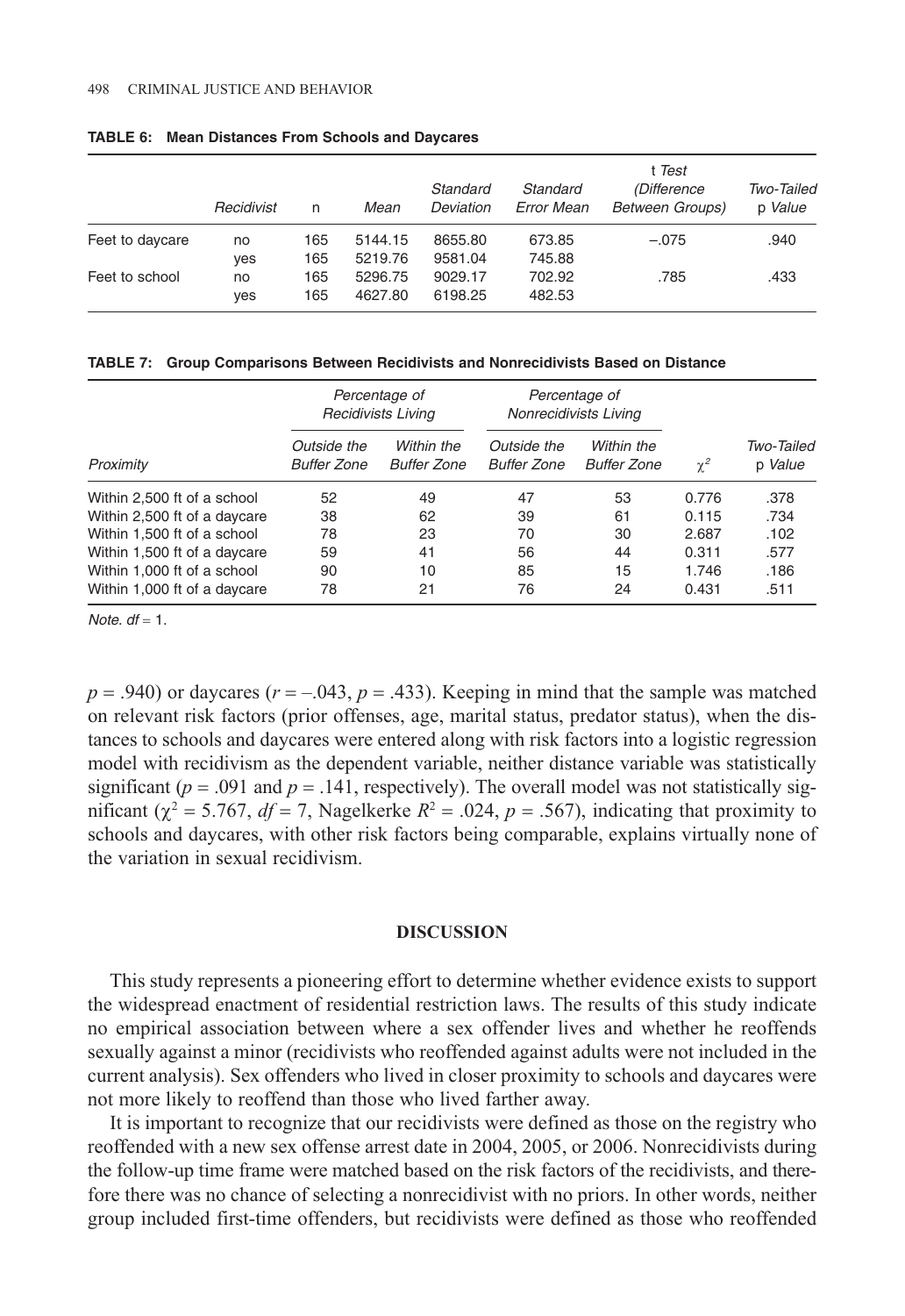during the time frame in which we could calculate their proximity to schools and daycares. This sample is, therefore, a more high-risk sample than a randomly selected sample would be and was not intended to represent the general sex offender population in Florida.

The sample included offenders living in counties throughout the state. Rural counties have a wider dispersion of schools and daycares compared to metropolitan areas, which increased the average distance these offenders lived from the venues of interest. Mean distances to schools and daycares are likely to be closer for offenders living in urban and suburban communities than the average distances found in this study. Several researchers have indicated that more than 90% of residential dwellings in metropolitan areas are located within 2,500 ft of schools and daycares (Chajewski & Mercado, 2008; Zandbergen & Hart, 2006). Because most of these sex offenders are presumably subject to state laws and local ordinances restricting where they may reside, however, it is not surprising that many of them lived outside common buffer zones. Those living within buffer zones might have established their residence prior to the enactment of local ordinances and thus been grandfathered in.

Protection of children from sexual predators is an important policy endeavor. Strategies employed to accomplish that objective should therefore be informed by research to enhance the probability of their success. The current data suggest that the expenditure of resources allocated to the implementation and enforcement of residence restrictions does not appear to be justified and might be better targeted toward other methods of community protection. A glaring irony of residence restrictions is that they regulate only where offenders sleep at night and not where they travel during daytime hours when children are more vulnerable to sexual predation. It is therefore perhaps unsurprising that housing restrictions do little to deter reoffending.

As applied to sex offenders' housing, RAT does not appear to be a viable theoretical foundation for residential restriction policies. Living close to a school or daycare does not appear to increase access to children in a way that facilitates recidivism for known sex offenders. RAT might, however, better explain the risk associated with access to youngsters when sex offenders visit places where children are commonly found and where familiarity, authority, and relationships with children can be cultivated. Child safety zones have been enacted in some jurisdictions as an alternative to policies that regulate living arrangements. Child safety zones prevent sex offenders from loitering in places where children congregate (e.g., schools, parks, arcades, pools, ball fields, etc.) without a legitimate reason and prior approval. Such laws serve the purpose of prohibiting known sex offenders from being able to linger in places where they can engage in grooming practices by becoming familiar to children and their parents and developing relationships by which opportunities for sexual abuse become possible.

Residence restriction zones create barriers to reentry and inhibit the factors known to contribute to successful reintegration, such as employment, housing stability, prosocial relationships, and civic engagement (Mayzer, Gray, & Maxwell, 2004; Schulenberg, 2007; Willis & Grace, 2008, 2009). When criminal offenders sustain jobs and social bonds, they are more likely to become invested in conformity and community norms. Housing instability, transience, unemployment, and a lack of support systems are known to increase the likelihood of recidivism for criminal offenders in general and sex offenders specifically. Alternatives to residence restrictions, such as loitering zones, are more likely to manage risk while simultaneously removing obstacles to reintegration and facilitating a better chance of a safe return to community settings.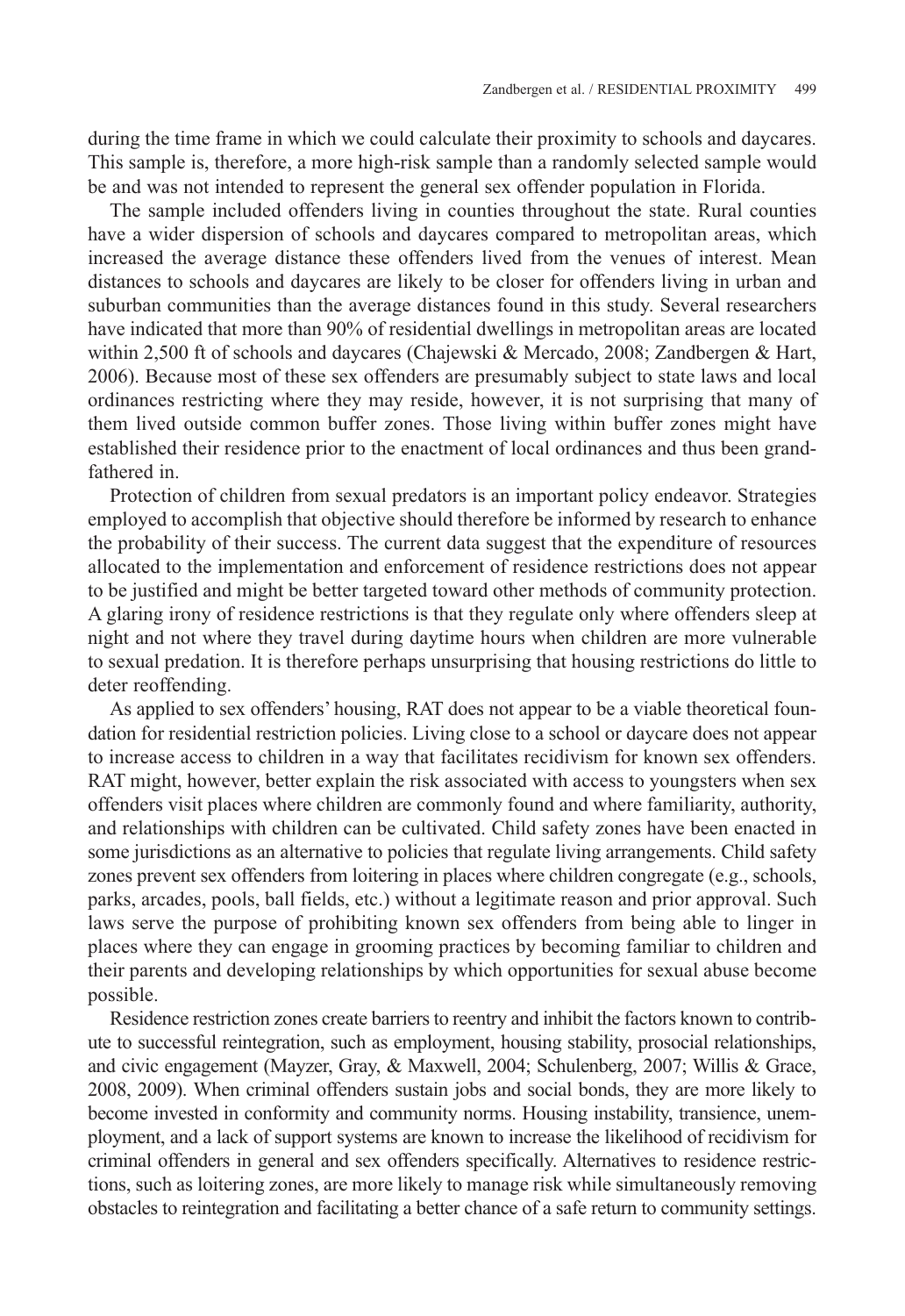## **LIMITATIONS**

As with any study, the current investigation is not without certain limitations. In general, these limitations are related to (a) the size of the sample, (b) the sampling strategy, (c) measures of certain variables, (d) the types of restriction locations selected, (e) the geocoding techniques implemented, and (f) the analytic approach employed. Each of these limitations is addressed in detail below.

One of the limitations of this study is the relatively small sample size that was employed. Several factors influenced the size of the sample. First, the time period considered was relatively short (2004-2006). Second, only those recidivists with reliable demographic and address information were included. Third, only those recidivists who were arrested for a sex offense against a minor were included. Fourth, incomplete geocoding removed a few more cases. Nonetheless, the sample size was sufficient for regression models with the six covariates and for statistical comparisons between recidivists and nonrecidivists.

The second limitation is the design employed in the sampling of the nonrecidivists. By creating a stratified random sampling technique based on risk factors and demographic variables, the nonrecidivist population was nearly identical to the recidivist population. Although this allowed for a direct comparison of the proximity metrics, it prevented an analysis of the interaction between risk factors and proximity. A future research study is planned in which recidivists will be compared to a randomly selected sample of nonrecidivists.

A third and related limitation is that inherent in the database provided by FDLE was the paucity of data available to us regarding other potential risk factors for recidivism. Along with the risk factors identified in this study, future research should include additional covariates, such as time at large, a measure of housing instability or transience, the influence of urban versus rural locations, victim's age and gender, and relationship between the offender and the victim. These covariates could be used to better understand the relationship between proximity and recidivism while controlling for other risk factors. A related limitation is that it is not known where the offenders established contact with the victims. However, the purpose of the study was to determine the relationship between recidivism and residential proximity to daycares and schools, independent of whether the contact occurred at those locations.

The fourth limitation is that only daycares and schools were considered facilities of interest. Florida statutes include parks, playgrounds, and public school bus stops (for conditional releasees), and many local ordinances include additional locations such as libraries or recreational facilities. However, daycares and schools are among the most commonly used categories in residence restriction laws across the nation. With the exception of public school bus stops, the volume of the other types of facilities is also much lower than for schools and daycares. School bus stops are so plentiful throughout residential areas that almost every resident (offender or not) lives close to one (Zandbergen and Hart, 2006), making their utility in proximity analyses less meaningful.

The fifth limitation is that geocoding techniques introduce some amount of positional error. Street geocoding in general can introduce substantial error, and therefore parcel-level geocoding was employed to the extent possible based on available data. Despite the very high proportion of records matched at the parcel level and the very high overall match rate, some amount of error is introduced as a result of incomplete address information (in particular for home-based daycares) and positional error in the geocoding techniques. Nonetheless,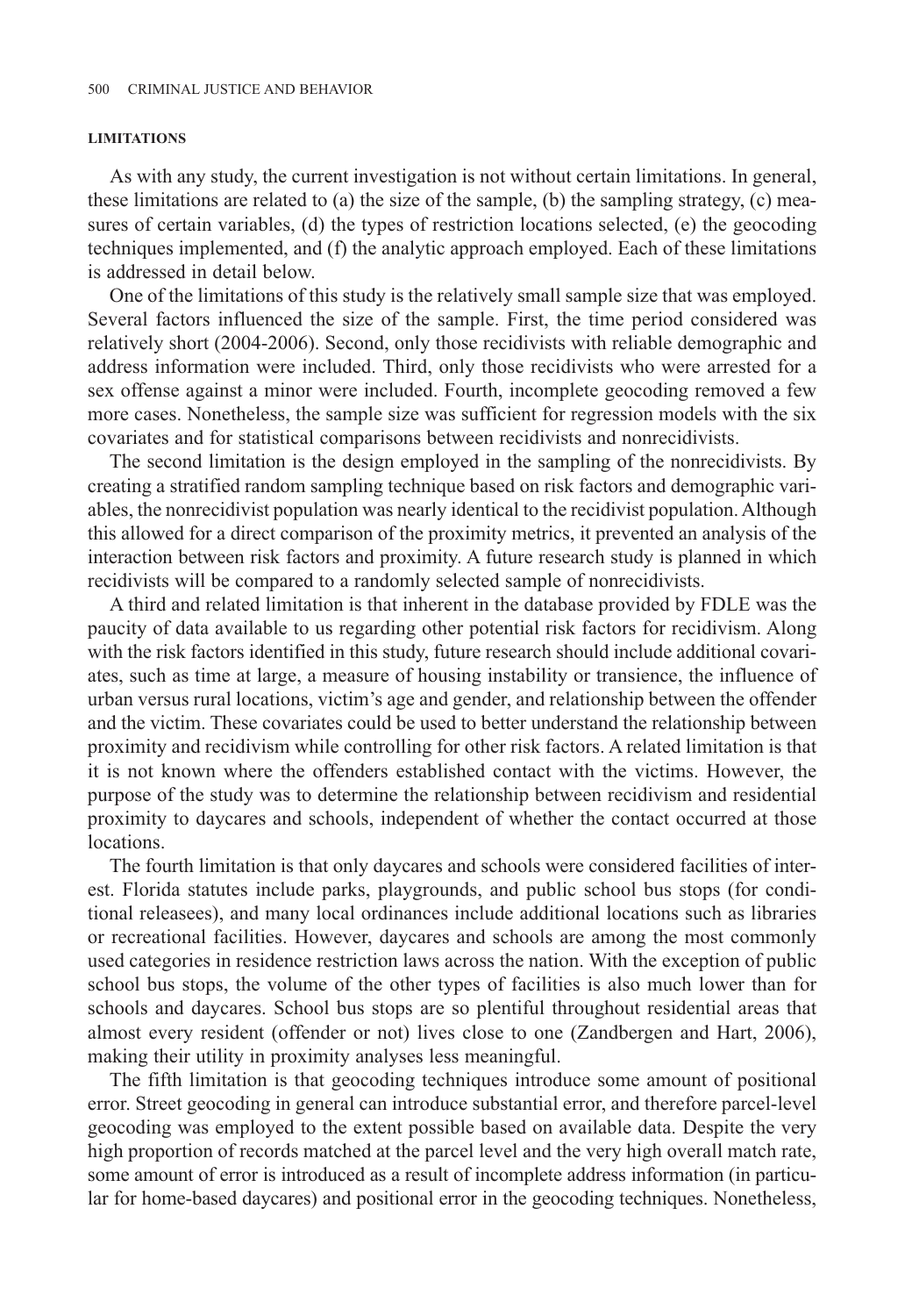there is no indication that these errors introduced any form of bias in the comparison of recidivists and nonrecidivists.

The final limitation is that relatively simple proximity metrics were used, including the straight-line distance to nearest facility and number of facilities within discrete buffer zones. Such metrics do not account for more complex interactions, such as visibility (e.g., can the offender see the daycare or school from his residence?) or casual contact (e.g., if the offender walks or drives from his house to the nearest major intersection or to his place of work, does he pass a daycare or school?). The metrics employed, however, reflect the language found in current residence restriction laws.

#### **CONCLUSION AND POLICY IMPLICATIONS**

Given the paucity of data suggesting that sex offender residence restrictions prevent recidivism and the growing body of evidence indicating that housing policies increase transience, homelessness, and unemployment, these laws may be contraindicated. The belief that keeping sex offenders far from schools and other child-friendly locations will protect children from sexual abuse appears to be a well-intentioned but flawed premise. The data from this study do not support the widespread enactment of residential restrictions for sexual offenders. The time that police and probation officers spend addressing sex offender housing issues is likely to divert law enforcement resources away from behaviors that truly threaten our communities.

## **REFERENCES**

- Barnes, J. C., Dukes, T., Tewksbury, R., & DeTroye, T. (2009). Predicting the impact of a statewide residence restriction law on South Carolina sex offenders. *Criminal Justice Policy Review, 20,* 21-43.
- Blood, P., Watson, L., & Stageberg, P. (2008). *State legislation monitoring report.* Des Moines, IA: Criminal and Juvenile Justice Planning.
- Chajewski, M., & Mercado, C. C. (2008). An analysis of sex offender residency restrictions in Newark, New Jersey. *Sex Offender Law Report, 9,* 1-6.
- Cohen, L. E., & Felson, M. (1979). Social change and crime rate trends: A routine activity approach. *American Sociological Review, 44,* 588-608.
- Colorado Department of Public Safety. (2004). *Report on safety issues raised by living arrangements for and location of sex offenders in the community.* Denver, CO: Sex Offender Management Board.
- Duwe, G., Donnay, W., & Tewksbury, R. (2008). Does residential proximity matter? A geographic analysis of sex offense recidivism. *Criminal Justice and Behavior, 35,* 484-504.
- Levenson, J. S. (2008). Collateral consequences of sex offender residence restrictions. *Criminal Justice Studies, 21,* 153-166.
- Levenson, J. S., & Cotter, L. P. (2005). The impact of sex offender residence restrictions: 1,000 feet from danger or one step from absurd? *International Journal of Offender Therapy and Comparative Criminology, 49, 168-178.*
- Levenson, J. S., & Hern, A. (2007). Sex offender residence restrictions: Unintended consequences and community re-entry. *Justice Research and Policy, 9,* 59-73.
- Mann, H. B., & Whitney, D. R. (1947). On a test of whether one of two random variables is stochastically larger than the other. *Annals of Mathematical Statistics, 18,* 50-60.
- Mayzer, R., Gray, M. K., & Maxwell, S. R. (2004). Probation absconders: A unique risk group? *Journal of Criminal Justice, 32,* 137-150.
- Meloy, M. L., Miller, S. L., & Curtis, K. M. (2008). Making sense out of nonsense: The deconstruction of state-level sex offender residence restrictions. *American Journal of Criminal Justice, 33,* 209-222.
- Mercado, C. C., Alvarez, S., & Levenson, J. S. (2008). The impact of specialized sex offender legislation on community re-entry. *Sexual Abuse: A Journal of Research & Treatment, 20, 188-205.*
- Meredith, T., Speir, J., & Johnson, S. (2007). Developing and implementing automated risk assessments in parole. *Justice Research and Policy, 9,* 1-21.